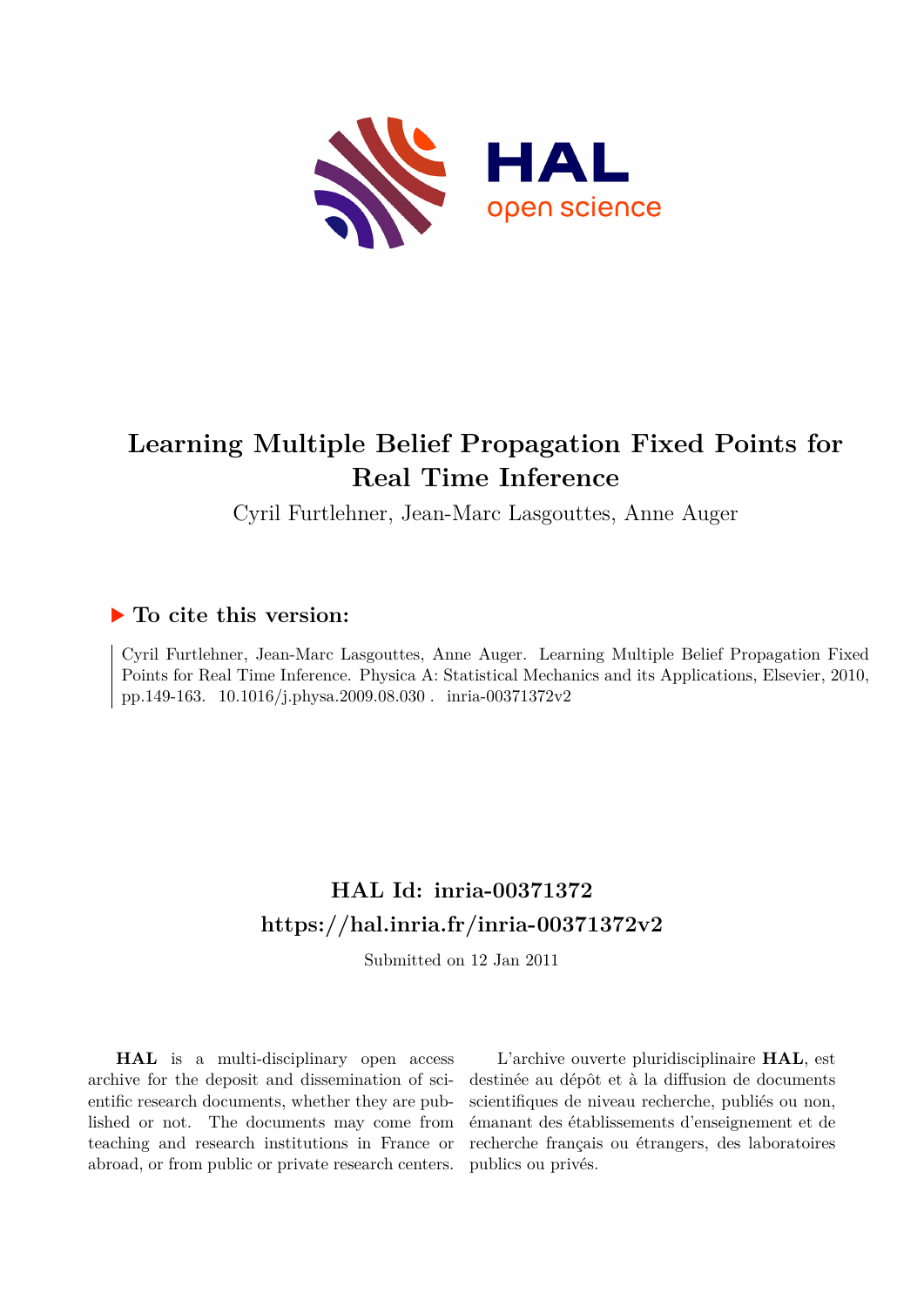# Learning Multiple Belief Propagation Fixed Points for Real Time Inference

Cyril Furtlehner <sup>∗</sup> Jean-Marc Lasgouttes † Anne Auger<sup>∗</sup>

#### Abstract

In the context of inference with expectation constraints, we propose an approach based on the "loopy belief propagation" algorithm (LPB), as a surrogate to an exact Markov Random Field (MRF) modelling. A prior information composed of correlations among a large set of N variables, is encoded into a graphical model; this encoding is optimized with respect to an approximate decoding procedure (LBP), which is used to infer hidden variables from an observed subset. We focus on the situation where the underlying data have many different statistical components, representing a variety of independent patterns. Considering a single parameter family of models we show how LPB may be used to encode and decode efficiently such information, without solving the NP hard inverse problem yielding the optimal MRF. Contrary to usual practice, we work in the non-convex Bethe free energy minimization framework, and manage to associate a belief propagation fixed point to each component of the underlying probabilistic mixture. The mean field limit is considered and yields an exact connection with the Hopfield model at finite temperature and steady state, when the number of mixture components is proportional to the number of variables. In addition, we provide an enhanced learning procedure, based on a straightforward multi-parameter extension of the model in conjunction with an effective continuous optimization procedure. This is performed using the stochastic search heuristic CMAES and yields a significant improvement with respect to the single parameter basic model.

### 1 Introduction

Prediction or recognition methods on systems in a random environment have somehow to exploit regularities or correlations, possibly both spatial and temporal, to infer a global behavior from partial observations. For example, on a road-traffic network, one is interested to extract, from fixed sensors and floating car data, an estimation of the overall traffic situation and its evolution [1]. For

<sup>∗</sup>INRIA Saclay – LRI, Bat. 490, Universit´e Paris-Sud – 91405 Orsay cedex (France)

<sup>†</sup> INRIA Paris Rocquencourt – Domaine de Voluceau B.P. 105 – 78153 Le Chesnay cedex (France)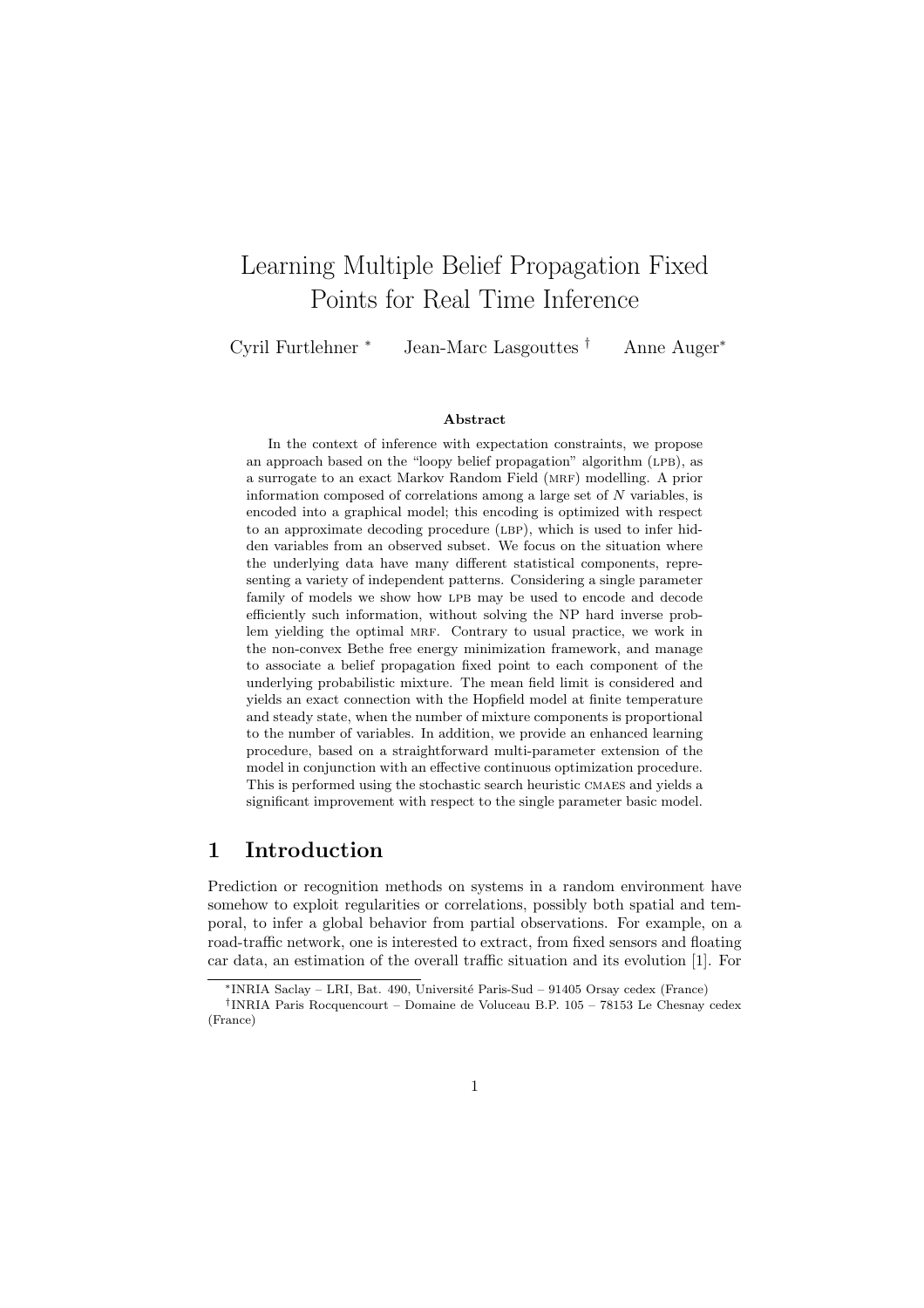image recognition or visual event detection, it is in some sense the mutual information between different pixels or sets of pixels that one wishes to exploit. The natural probabilistic tool to encode mutual information is the Markov Random Field (MRF), which marginal conditional probabilities have to be computed for the prediction or recognition process.

The inference problem (with expectation constraints [2]) that we want to address is stated as follows: the system is composed of discrete variables  $x =$  ${x_i, i \in V} \in \{1, ..., q\}^V$  for which the only known statistical information is in the form of marginal probabilities,  $\hat{p}_a(\mathbf{x}_a)$  on a set  $\mathcal F$  of cliques  $a \subset \mathcal V$ . Such marginals are typically the result of some empirical procedure producing historical data. Based on this historical information, consider then a situation where some of the variables are observed, say a subset  $\mathbf{x}^* = \{x_i^*, i \in \mathcal{V}^*\}$ , while the other one, the complementary set  $\mathcal{V} \setminus \mathcal{V}^*$ , remains hidden. What prediction can be made concerning this complementary set, and how fast can we make this prediction, if we think in terms of real time applications, like traffic prediction for example?

Since the variables take their values over a finite set, the marginal probabilities are fully described by a finite set of correlations and, following the principle of maximum entropy distribution of Jaynes [3], we expect the historical data to be best encoded in a MRF with a joint probability distribution of  $x$  of the form

$$
\mathbb{P}(\mathbf{x}) = \prod_{i \in \mathcal{V}} \phi_i(x_i) \prod_{a \in \mathcal{F}} \psi_a(\mathbf{x}_a). \tag{1}
$$

This representation corresponds to a factor graph [4], where by convenience we associate a function  $\phi_i(x_i)$  to each variable  $i \in \mathcal{V}$  in addition to the subsets  $a \in \mathcal{F}$ , that we call "factors".  $\mathcal F$  together with V define the factor graph  $\mathcal G$ , which will be assumed to be connected.

There are two main issues:

- *inverse problem*: how to set the parameters of (1) in order to fulfill the constraints imposed by the historical data?
- *inference*: how to decode (in the sense of computing marginals) in the most efficient manner—typically in real time—this information, in terms of conditional probabilities  $\mathbb{P}(\mathbf{x}|\mathbf{x}^*)$ ?

Exact procedures generally face an exponential complexity problem both for the encoding and decoding procedures and one has to resort to approximate procedures [5]. The Bethe approximation [6], which is used in statistical physics consists in minimizing an approximate version of the variational free energy associated to  $(1)$ . In computer science, the belief propagation BP algorithm  $[7]$ is a message passing procedure that allows to compute efficiently exact marginal probabilities when the underlying graph is a tree. When the graph has cycles, it is still possible to apply the procedure (then referred to as LBP, for "loopy") belief propagation"), which converges with a rather good accuracy on sufficiently sparse graphs. However, there may be several fixed points, either stable or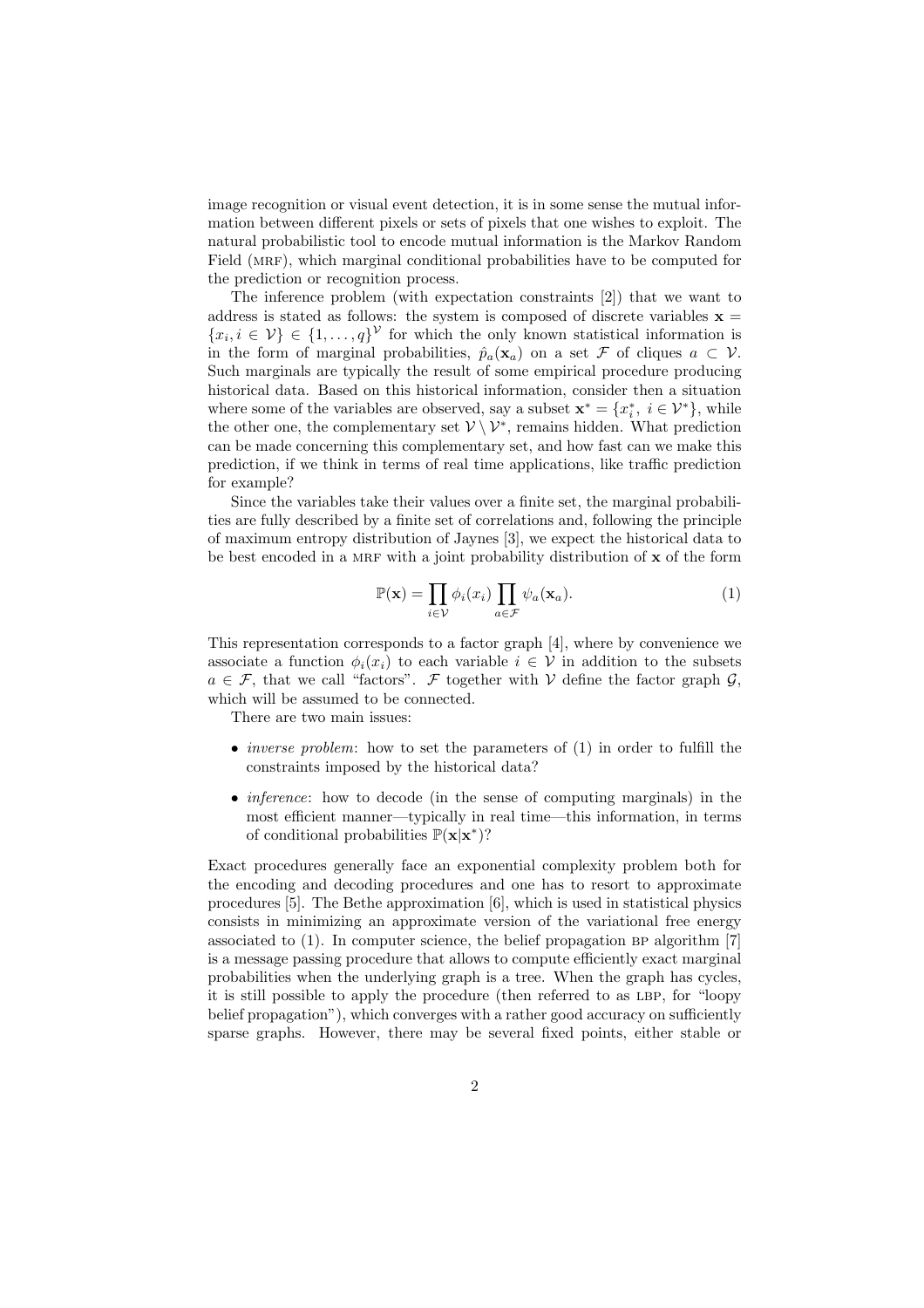unstable. It has been shown that these points coincide with stationary points of the Bethe free energy [8] which is defined as follows:

$$
F(b) = -\sum_{a \in \mathcal{F}} \sum_{\mathbf{x}_a} b_a(\mathbf{x}_a) \log \psi_a(\mathbf{x}_a) - \sum_{i \in \mathcal{V}} \sum_{x_i} b_i(x_i) \log \phi_i(x_i)
$$
  
+ 
$$
\sum_{a \in \mathcal{F}} \sum_{\mathbf{x}_a} b_a(\mathbf{x}_a) \log b_a(\mathbf{x}_a) + \sum_{i \in \mathcal{V}} \sum_{x_i} (1 - d_i) b_i(x_i) \log b_i(x_i).
$$
 (2)

In addition, stable fixed points of LBP are local minima of the Bethe free energy  $[9]$ . The question of convergence of LBP has been addressed in a series of works  $[10, 11, 12]$  establishing conditions and bounds on the MRF coefficients for having global convergence. In the present work, we reverse the viewpoint. Since the decoding procedure is performed with LBP, presumably the best encoding of the historical data is the one for which LBP's output is  $\hat{p}_a$  in absence of "real time" information, that is when all the variables remain hidden  $(\mathcal{V}^* = \emptyset)$ . This has actually been proposed in [13], where it is proved in a specific case, that working with the "wrong" model, i.e. the message passing approximate version, yields better results from the decoding viewpoint. We will come back on this later in Section 6, when we will compare various possible approximate models within this framework. In this paper, we propose a new approach, based on multiple fixed points of LBP identification, able to deal both with the encoding and decoding procedure in a consistent way, suitable for real time applications. The paper is organized as follows: our inference strategy is detailed in Section 2; in Section 3, we specify the problem to the inference of binary variables which distribution follows a mixture of product forms and present some numerical results; these are analyzed in Section 4 in the light of some scaling limits where mean field equations become relevant, allowing for a direct connection with the Hopfield model. In Section 5 we propose a multi-parameter extension of the model well suited to a continuous optimization, which allows to enhance the performance of the model. Finally we conclude in Section 6 by comparing our approach with other variant of LBP and giving perspective for future developments.

## 2 LBP inference with marginal constraints

#### 2.1 The belief propagation algorithm

The belief propagation algorithm [7] is a message passing procedure, with a joint probability measure like (1) as input, and which output is a set of estimated marginal probabilities, the beliefs  $b_a(\mathbf{x}_a)$  (including single nodes beliefs  $b_i(x_i)$ ). The idea is to factor the marginal probability at a given site as a product of contributions coming from neighboring factor nodes, which are the messages.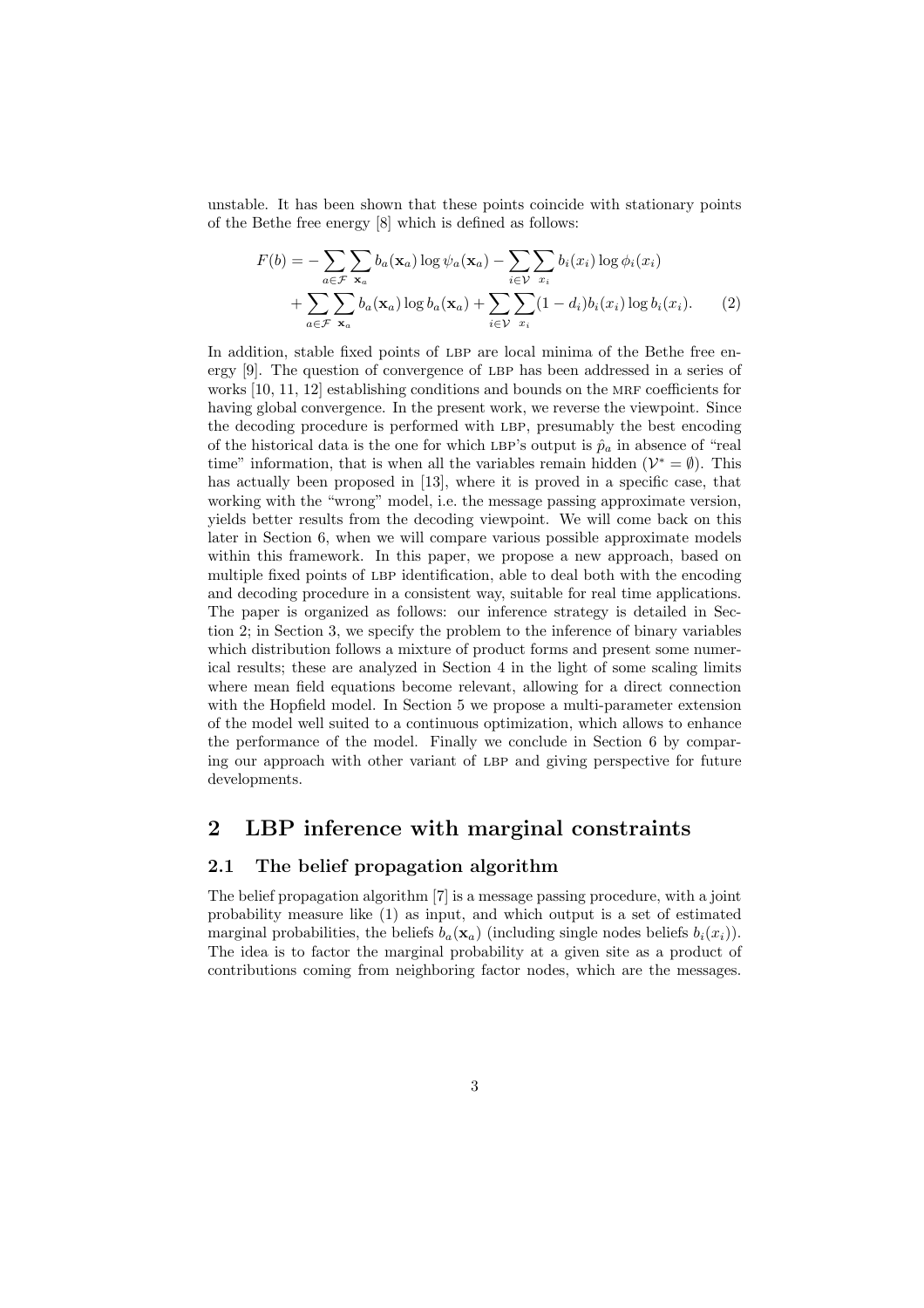With our definition of the joint probability measure, the updates rules read:

$$
m_{a \to i}(x_i) \leftarrow \sum_{\mathbf{x}_{a \setminus i}} \psi_a(\mathbf{x}_a) \prod_{j \in a \setminus i} n_{j \to a}(x_j), \tag{3}
$$

$$
n_{i \to a}(x_i) \stackrel{\text{def}}{=} \phi_i(x_i) \prod_{a' \ni i, a' \neq a} m_{a' \to i}(x_i), \tag{4}
$$

where the notation  $\sum_{\mathbf{x}_s}$  should be understood as summing all the variables  $x_i$ ,  $i \in s \subset V$ , from 1 to q. When the algorithm converges, the resulting beliefs are

$$
b_i(x_i) \stackrel{\text{def}}{=} \frac{1}{Z_i} \phi_i(x_i) \prod_{a \ni i} m_{a \to i}(x_i), \tag{5}
$$

$$
b_a(\mathbf{x}_a) \stackrel{\text{def}}{=} \frac{1}{Z_a} \psi_a(\mathbf{x}_a) \prod_{i \in a} n_{i \to a}(x_i), \tag{6}
$$

where  $Z_i$  and  $Z_a$  are the corresponding normalization constants that make these beliefs sum to 1. These constants reduce to 1 when  $\mathcal G$  is a tree. In practice, the messages are normalized to have

$$
\sum_{x_i=1}^{q} m_{a \to i}(x_i) = 1.
$$
 (7)

A simple computation shows that equations (5) and (6) are compatible, since  $(3)–(4)$  imply that

$$
\sum_{\mathbf{x}_a \setminus i} b_a(\mathbf{x}_a) = b_i(x_i). \tag{8}
$$

We can already address the *inference* issue of the introduction: inferring the law of all variables from the set  $\mathcal{V}^*$  of variables on which data is known is equivalent to evaluating the conditional probability

$$
\mathbb{P}(x_i|\mathbf{x}^*) = \frac{\mathbb{P}(x_i, \mathbf{x}^*)}{\mathbb{P}(\mathbf{x}^*)}.
$$

LBP is adapted to this case if a specific rule is defined for known variables  $i \in \mathcal{V}^*$ : since the value of  $x_i^*$  is known, there is no need to sum over possible values and (4) becomes

$$
n_{i \to a}(x_i) \stackrel{\text{def}}{=} \begin{cases} \phi_i(x_i) \prod_{a' \ni i, a' \neq a} m_{a' \to i}(x_i), & \text{if } i \notin \mathcal{V}^* \text{ or } x_i^* = x_i, \\ 0, & \text{otherwise.} \end{cases} \tag{9}
$$

#### 2.2 Setting the model with LBP

Fixed points of LBP algorithm yield only approximate marginal probabilities of  $\mathbb{P}(\mathbf{x})$  when all the functions  $\psi_a$  and  $\phi_i$  are known and considered as an input.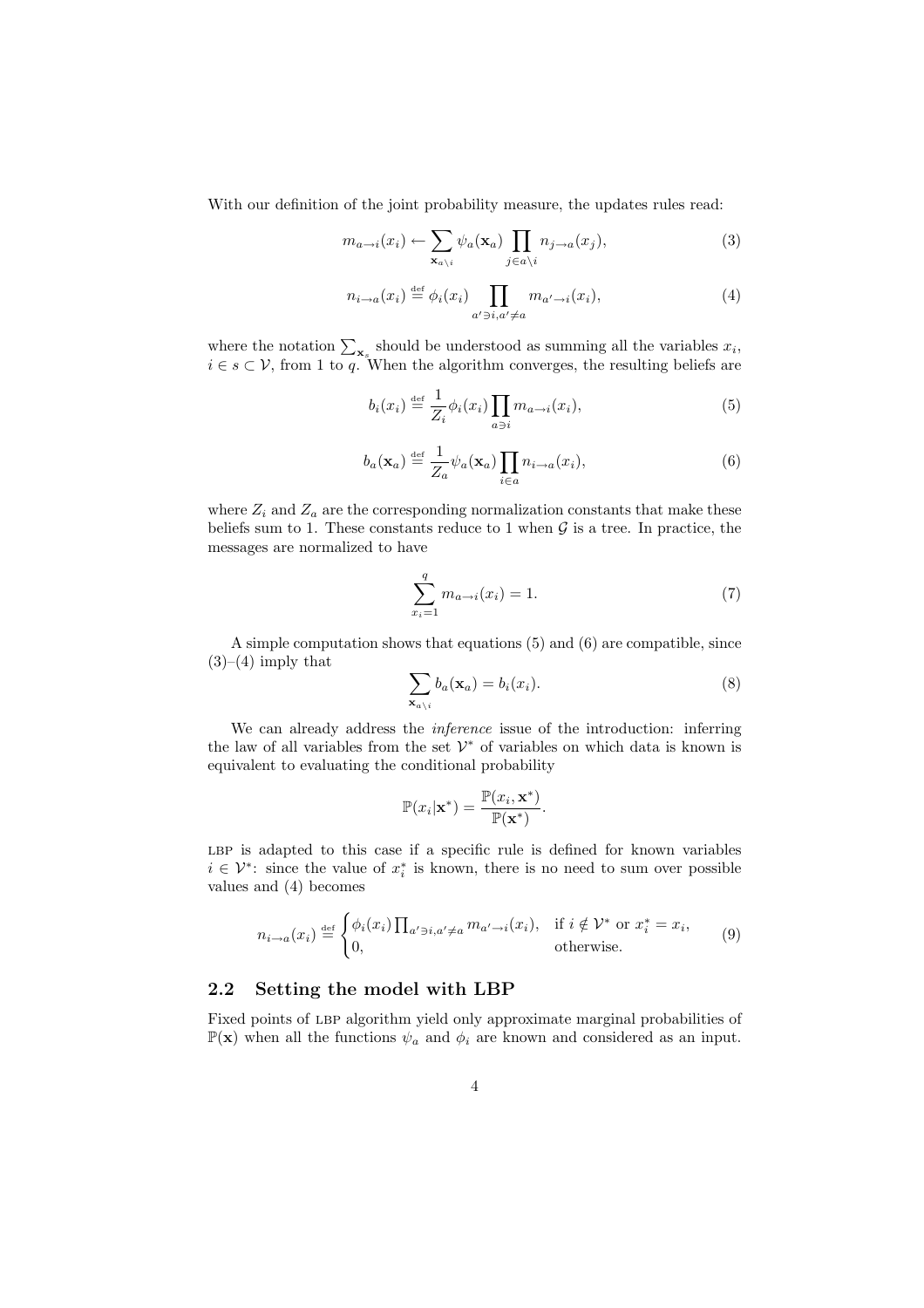Conversely, assume that a set of marginal distributions  $\{\hat{p}\}\$ is given such that, for all  $a \in \mathcal{F}$  and  $i \in a$ ,

$$
\sum_{\mathbf{x}_a \setminus i} \hat{p}_a(\mathbf{x}_a) = \hat{p}_i(x_i) \text{ and } \sum_{\mathbf{x}_i} \hat{p}_i(x_i) = 1.
$$

Finding the set of  $\{\psi_a\}$  and  $\{\phi_i\}$  such that the marginals of the joint probability (1) match  $\{\hat{p}\}\$ is a difficult inverse problem. Instead if we impose that the *approximation via* LBP of these marginals matches  $\{\hat{p}\}\$ , we face a much simpler problem: owing to its *reparametrization property* [14], LBP can provide good candidates for  $\psi_a$  and  $\phi_i$  that admit a fixed point where  $b_a(\mathbf{x}_a) = \hat{p}_a(\mathbf{x}_a)$ ,  $\forall a \in \mathcal{F}$ , and therefore  $b_i(x_i) = \hat{p}_i(x_i)$ ,  $\forall i \in \mathcal{V}$ .

We look for a fixed point that satisfies  $(3)$ – $(4)$  in addition to this constraint. Normalization constants introduced in  $(5)-(6)$  play no role in the present discussion so we ignore them here. Using  $(5)-(6)$  to rewrite  $(1)$ , one sees that the knowledge of one set of beliefs is sufficient to determine the underlying MRF uniquely:

$$
\mathbb{P}(\mathbf{x}) = \prod_{i \in \mathcal{V}} \phi_i(x_i) \prod_{a \in \mathcal{F}} \psi_a(\mathbf{x}_a) = \prod_{i \in \mathcal{V}} b_i(x_i) \prod_{a \in \mathcal{F}} \frac{b_a(\mathbf{x}_a)}{\prod_{i \in a} b_i(x_i)}.
$$

It is therefore tempting to choose the functions appearing in (1) as follows.

$$
\hat{\phi}_i(x_i) \stackrel{\text{def}}{=} \hat{p}_i(x_i), \qquad \hat{\psi}_a(\mathbf{x}_a) \stackrel{\text{def}}{=} \frac{\hat{p}_a(\mathbf{x}_a)}{\prod_{i \in a} \hat{p}_i(x_i)}.
$$
(10)

This leads to the following formulation for the BP algorithm

$$
m_{a\to i}(x_i) \leftarrow \sum_{\mathbf{x}_{a\backslash i}} \frac{\hat{p}_a(\mathbf{x}_a)}{\hat{p}_i(x_i)} \bigg[ \prod_{j \in a\backslash i} \prod_{a'\ni j, a'\neq a} m_{a'\to j}(x_j) \bigg],\tag{11}
$$

which obviously admits  $m_{a\rightarrow i}(x_i) \equiv 1$  as a fixed point, and leads to the beliefs

$$
b(\mathbf{x}_a) = \hat{p}(\mathbf{x}_a) \quad \forall a \in \mathcal{F} \text{ and } b(x_i) = \hat{p}(x_i) \quad \forall i \in \mathcal{V}, \tag{12}
$$

This choice of functions (10) may seem arbitrary at first sight. It has however already been proposed in [13] and, in a slightly different problem of ML estimation, in [15]. Moreover, the following proposition shows that any other choice of  $\psi$  and  $\phi$  is actually equivalent:

**Proposition 2.1.** Any given set of functions  $\psi$  and  $\phi$  such that LBP yields the prescribed fixed point (12), provides exactly the same set of fixed points, including their stability properties, as  $\hat{\psi}$  and  $\hat{\phi}$  would.

*Proof.* Assume that there exists a set of messages  $m^0$  which is a fixed point of LBP and such that

$$
\hat{p}_a(\mathbf{x}_a) \stackrel{\text{def}}{=} \psi_a(\mathbf{x}_a) \prod_{i \in a} \Big[ \phi_i(x_i) \prod_{a' \ni i, a' \neq a} m_{a' \to i}^0(x_i) \Big],
$$
  

$$
\hat{p}_i(x_i) \stackrel{\text{def}}{=} \phi_i(x_i) \prod_{a \ni i} m_{a \to i}^0(x_i).
$$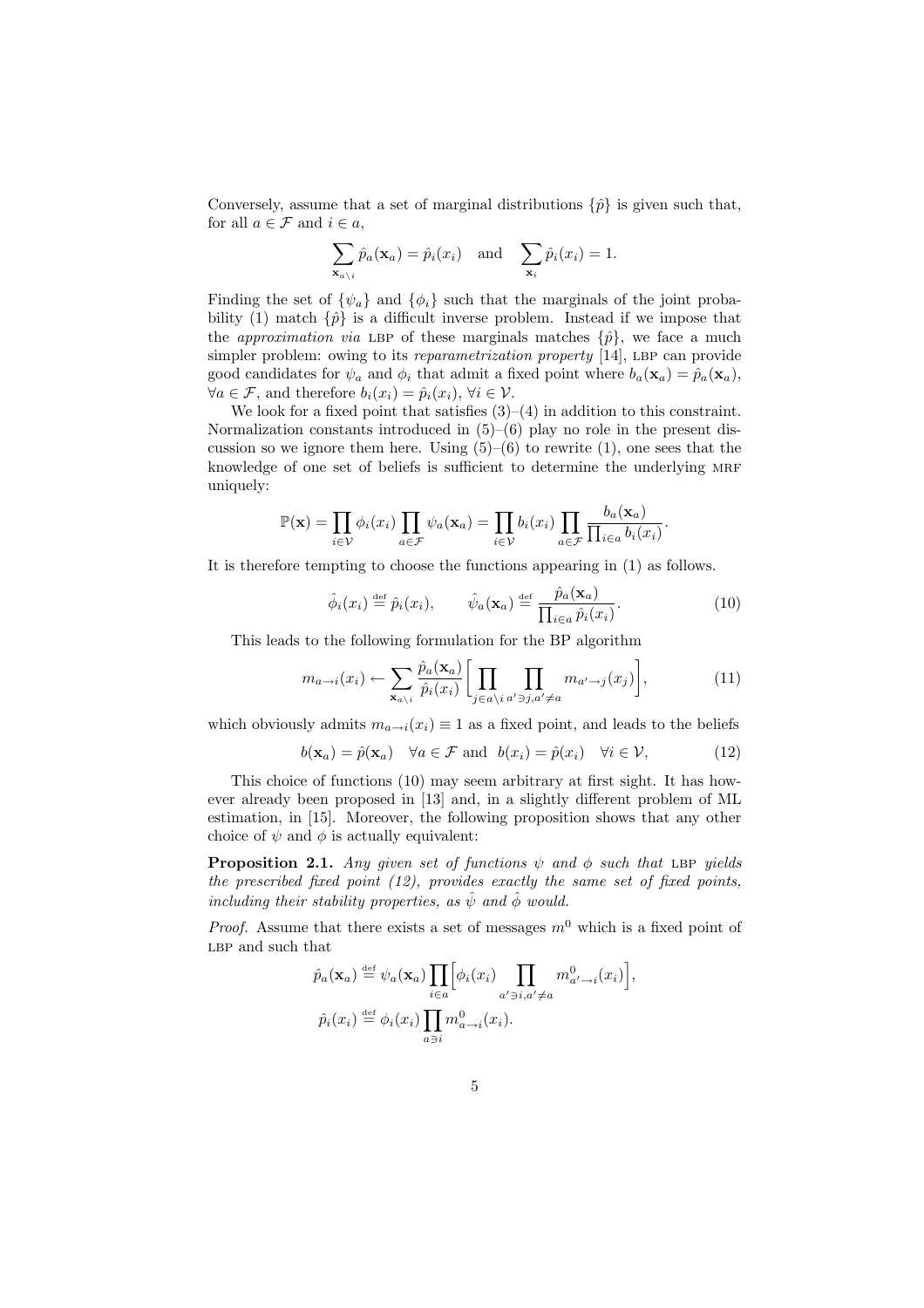Then it is possible to express  $\phi$  and  $\psi$  as

$$
\phi_i(x_i) = \frac{\hat{\phi}_i(x_i)}{\prod_{a \ni i} m_{a \to i}^0(x_i)}, \qquad \psi_a(\mathbf{x}_a) = \hat{\psi}_a(\mathbf{x}_a) \prod_{j \in a} m_{a \to j}^0(x_j),
$$

and relations  $(3)-(4)$  rewrite

$$
\frac{m_{a\to i}(x_i)}{m_{a\to i}^0(x_i)} \leftarrow \sum_{\mathbf{x}_{a\backslash i}} \hat{\psi}_a(\mathbf{x}_a) \prod_{j \in a\backslash i} n_{j\to a}(x_j) m_{a\to j}^0(x_j),
$$
  

$$
n_{i\to a}(x_i) = \frac{\hat{\phi}_i(x_i)}{m_{a\to j}^0(x_j)} \prod_{a'\ni i, a'\neq a} \frac{m_{a'\to i}(x_i)}{m_{a'\to i}^0(x_i)},
$$

Therefore,  $m_{a\rightarrow i}(x_i)/m_{a\rightarrow i}^0(x_i)$  stands for the set of fixed point messages that would have been obtained with functions  $\hat{\psi}$  and  $\hat{\phi}$ , and the two versions of the algorithm are equivalent.

#### 2.3 Controlling the strength of the interaction

The structure of the factor graph on which LBP is supposed to be run is more or less imposed by the data. For example, if mutual information is given for each pair of variables, we then have a complete pairwise factor graph. In that case, lbp, which is well adapted to sparse graphs, will overestimate the mutual information between variables. To overcome this flaw, we introduce a single real parameter  $\alpha > 0$ , to be roughly interpreted as an inverse temperature, which purpose is to moderate (or possibly amplify) the interaction between variables when the connectivity gets large. This is done through a geometric mean with the independent case, by replacing  $\hat{p}_a$  with  $\hat{p}_a^{\alpha}(\prod_{i \in a} \hat{p}_i)^{(1-\alpha)}$ . The model (10) is then rewritten as

$$
\phi_i(x_i) \stackrel{\text{def}}{=} \hat{p}_i(x_i), \qquad \psi_a(\mathbf{x}_a) \stackrel{\text{def}}{=} \left(\frac{\hat{p}_a(\mathbf{x}_a)}{\prod_{i \in a} \hat{p}_i(x_i)}\right)^\alpha. \tag{13}
$$

This definition allows to interpolate between a situation with strong interaction  $(\alpha \gg 1)$  and a situation with weak interactions  $(\alpha \simeq 0)$ . Note that for  $\alpha \neq 1$ ,  $\hat{p}$  is not anymore a predefined fixed point of the LBP scheme. However, Section 3 will show that (13) does yield consistent results. In fact a quite similar deformation of the model has been proposed in [16], which we discuss later in Section 6.

A related approach would have been to replace  $\hat{p}_a$  with  $\beta \hat{p}_a + (1-\beta) \prod_{i \in a} \hat{p}_i$ ; this would preserve the single variables beliefs, without however affecting the results we present in a sensible way. Note that this is actually equivalent to replacing  $\hat{\psi}_a$  by  $\beta \hat{\psi}_a + (1 - \beta)$ .

Finally, an optimization with respect to the graph structure could be done afterwards, but we won't explore this possibility in the present work. Instead we will focus in Section 5 on the possibility to associate various parameter values to different types of edges, and to perform an optimization procedure with respect to these parameters.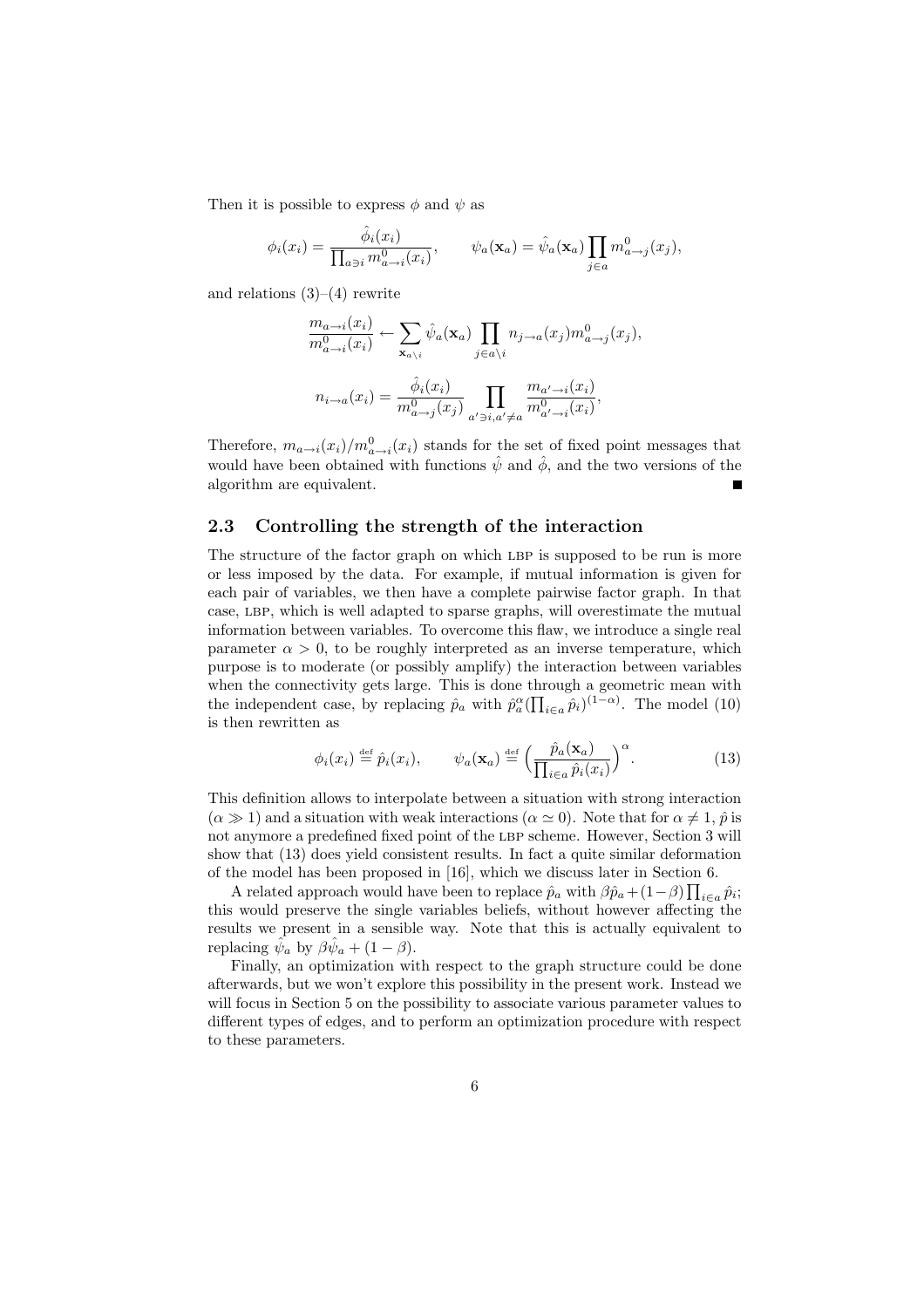### 3 Inferring a hidden mixture of product forms

#### 3.1 Experimental setting

To test the ideas developed in the previous section, we assume a hidden mixture model on a set  $V$  of variables with cardinality N of the form

$$
\mathbb{P}_{\text{ref}}(\mathbf{x}) \stackrel{\text{def}}{=} \frac{1}{C} \sum_{c=1}^{C} \prod_{i \in \mathcal{V}} p_i^c(x_i), \tag{14}
$$

where  $\mathbf{x} = \{x_i, i \in \mathcal{V}\}\$ is a sequence of binary variables  $(x_i \in \{0, 1\})$ , C is the number of components of the mixture which are superimposed, and  $p_i^c(\cdot)$  is the single site marginal corresponding to variable  $i$  for model  $c$ . The main virtue of this simplified testbed is that the performance of the approach we propose can be easily compared with theoretical bounds.

In order to apply our inference method, we assume that the distribution (14) is unknown as well as the number  $C$  itself. The input of the algorithm is the set of 1- and 2-variables frequency statistics  $\hat{p}_i(x_i)$  and  $\hat{p}_{ij}(x_i, x_j)$ . Part of the freedom in choosing a LBP model is in the graph design. While the available data dictates a pairwise factor graph (each factor node is connected at most to two variables), it is still possible to choose which pairs of variables will be connected. To this end, we apply a simple pruning procedure, by selecting the links  $(i, j)$  for which the quantity (to be interpreted in Section 4)

$$
\left|\log \frac{\hat{p}_{ij}(1,1)\hat{p}_{ij}(0,0)}{\hat{p}_{ij}(0,1)\hat{p}_{ij}(1,0)}\right| \geq \epsilon,
$$

where  $\epsilon$  is some positive threshold. We denote by K the mean connectivity of the resulting graph.

Although (14) is quite general, the tests are conducted with  $C \ll 2^N$ , in the limit were the optimal sequences  $\mathbf{x}^{c, \text{opt}}$  of each component c (i.e. with highest probability weight in the restricted distribution) have mutual Hamming distance of order  $N/2$ . The single sites probabilities  $p_i^c = p_i^c(1)$ , corresponding to each component c, are generated randomly as i.i.d. variables,

$$
p_i^c = \frac{1}{2}(1 + \tanh h_i^c)
$$

with  $h_i^c$  uniformly distributed in some fixed interval  $[-h_{max}, +h_{max}]$ . The mean % of  $p_i^c$  is therefore  $1/2$  and its variance reads

$$
v \stackrel{\text{def}}{=} \frac{1}{4} \mathbb{E}_h \big( \tanh^2(h) \big) \in [0, 1/4].
$$

This parameter v implicitly fixed by  $h_{max}$  fixes the average level of "polarizability" of the variables in each cluster:  $v = 0$  corresponds to  $p_i^c = 1/2$  while  $v = 1/4$ corresponds to  $p_i^c \in \{0, 1\}$  with equal probability. The optimal configuration for each component is given by

$$
x_i^{c,\text{opt}} = \mathbb{1}_{\{p_i^c > 0.5\}}.
$$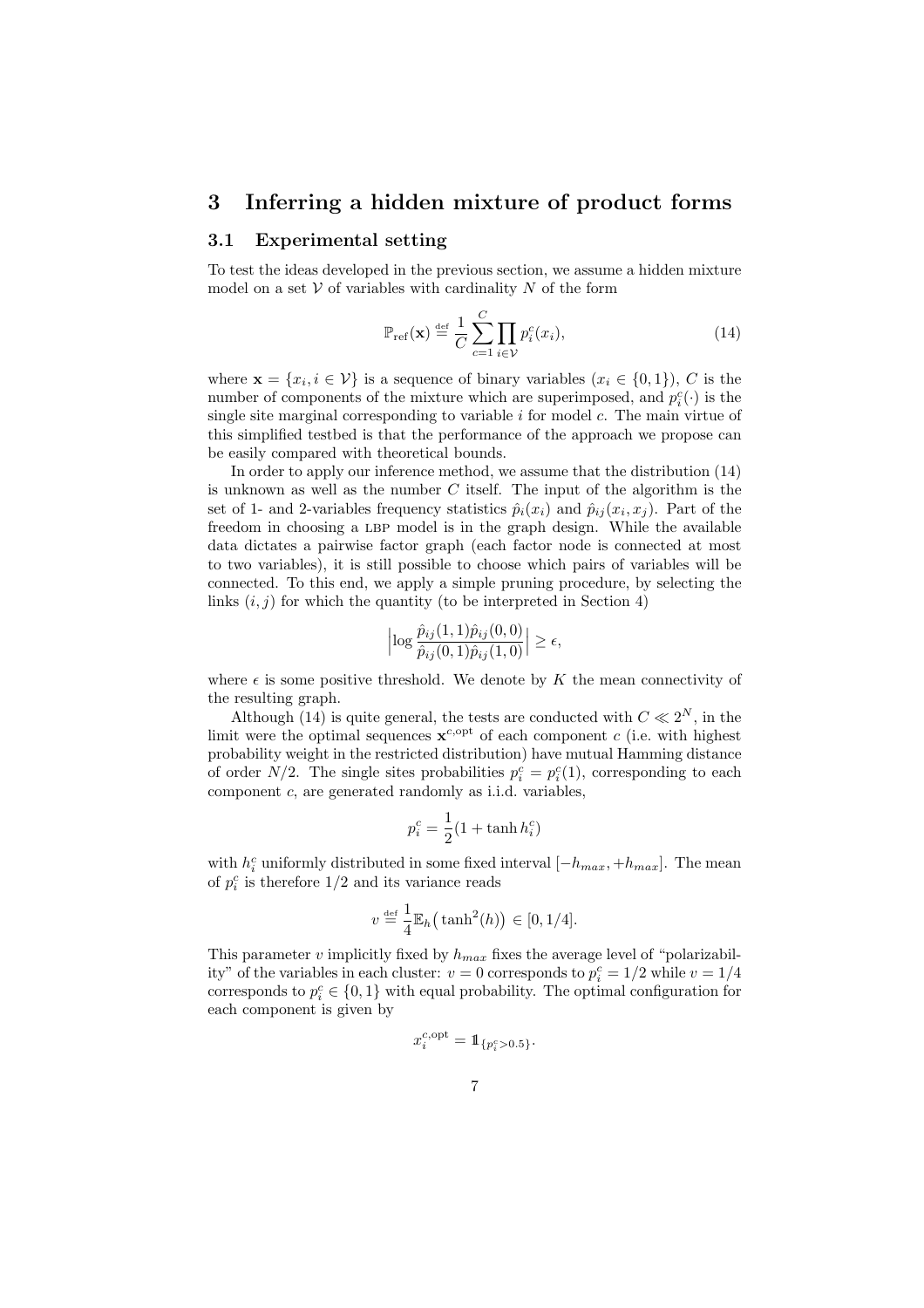After fixing N and C, we randomly generate a set  $\{p_i^c, i \in \mathcal{V}, 1 \le c \le C\}$  for a given value of v. The pruning of the graph is performed to reach a prescribed average connectivity  $K$ . Then two types of experiments are performed:

• BP fixed points search, with the help of an evanescent guiding field  $h_t \rightarrow_{t\rightarrow\infty} 0$ : if t is the iteration step, we bias the LBP updates (4) in the direction of one of the patterns by replacing  $\phi_i(x_i)$  by

$$
\phi_i^t(x_i) = \phi_i(x_i) e^{h_t(2x_i - 1)(2x_i^c - 1)},
$$

so that if there is a belief propagation fixed point correlated to the pattern  $\mathbf{p}^c$ , the field  $h_t$ , which decays geometrically, helps to find the corresponding attractor. The corresponding set of beliefs  $\mathbf{b}^c$  which is obtained is then compared to  $p^c$ .

• decimation: Sequences  $x^c$  are sampled for each component c of (14), and the decoding algorithm is tested successively (with no guiding field) after gradually revealing the elements of the sequence in a random order, and  $\rho$ denotes the fraction of observed variables. To each  $x^c$  and  $\rho$ , the output is again a set of beliefs  $\mathbf{b}^c$  for the hidden variables to be compared with the exact conditional marginals extracted from (14).

The following indicators are used to assess the prediction success rate  $(R)$ , the belief error  $(E)$  and the Kullback-Leibler error  $(D_{\text{KL}})$  of the algorithm when the values  $\{x_i^c, i \in \mathcal{V}^*\}$  are known

$$
R \stackrel{\text{def}}{=} \frac{1}{C} \frac{1}{|\mathcal{V} \setminus \mathcal{V}^*|} \sum_{c=1}^C \sum_{i \in \mathcal{V} \setminus \mathcal{V}^*} 1\!\!1_{\{b_i^c(1) > 0.5\}} x_i^c + 1\!\!1_{\{b_i^c(1) \le 0.5\}} (1 - x_i^c),
$$
\n
$$
E \stackrel{\text{def}}{=} \frac{1}{C} \frac{1}{|\mathcal{V} \setminus \mathcal{V}^*|} \sum_{c=1}^C \sum_{i \in \mathcal{V} \setminus \mathcal{V}^*} \sum_{x \in \{0,1\}} \left| b_i^c(x) - \mathbb{P}_{\text{ref}}(x_i = x | \mathbf{x}_{\mathcal{V}^*}^c) \right|,
$$
\n
$$
D_{\text{KL}} \stackrel{\text{def}}{=} \frac{1}{C} \frac{1}{|\mathcal{V} \setminus \mathcal{V}^*|} \sum_{c=1}^C \sum_{i \in \mathcal{V} \setminus \mathcal{V}^*} \sum_{x \in \{0,1\}} b_i^c(x) \log \frac{b_i^c(x)}{\mathbb{P}_{\text{ref}}(x_i = x | \mathbf{x}_{\mathcal{V}^*}^c)}.
$$

where  $\mathbb{P}_{\text{ref}}(x_i|\mathbf{x}^*)$  is the conditional distribution of  $x_i$  once a certain number of variables  $x^*$  have been fixed, computed exactly from the hidden model  $(14)$ .  $R$  is to be compared with the following expected success rate, which would be obtained by making use of the hidden underlying model,

$$
R^{(0)} \stackrel{\text{def}}{=} \frac{1}{C} \frac{1}{|\mathcal{V} \setminus \mathcal{V}^*|} \sum_{c=1}^C \sum_{i \in \mathcal{V} \setminus \mathcal{V}^*} \mathbb{1}_{\{\mathbb{P}_{\text{ref}}(x_i | \mathbf{x}_{\mathcal{V}^*}^c) > 0.5\}} x_i^c + \mathbb{1}_{\{\mathbb{P}_{\text{ref}}(x_i | \mathbf{x}_{\mathcal{V}^*}^c) \le 0.5\}} (1 - x_i^c).
$$

#### 3.2 Preliminary Observations

To assess this approach, we look first at the quality of the encoding (Figure 1), by studying the nature of the fixed points when all the variables are hidden.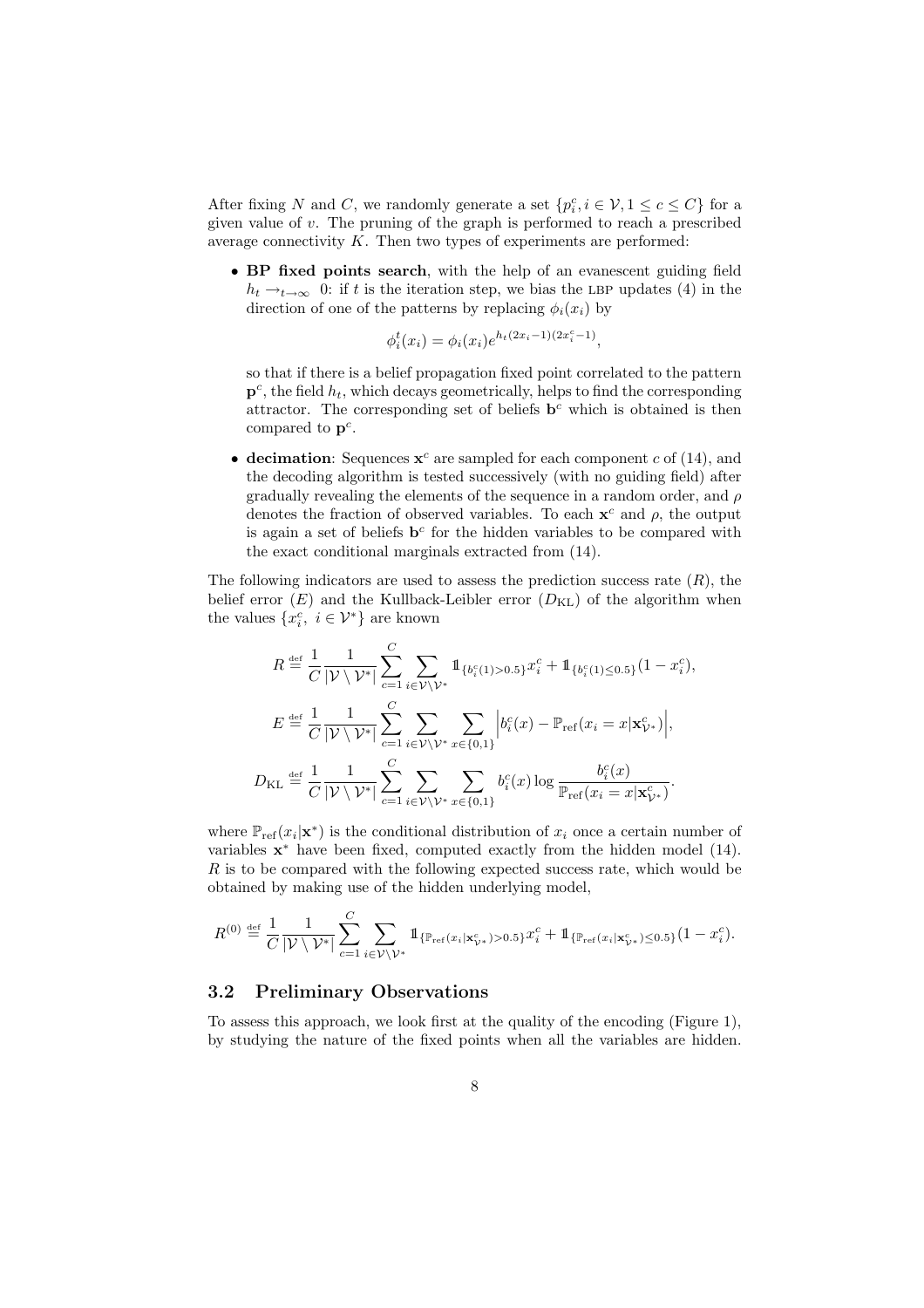

Figure 1: Proportion of actual fixed points (circles) found by LBP, probability of convergence toward a spurious fixed point (squares) from a random initialization, and number of different spurious fixed points divided by the number of runs (100) (left:  $C/K = 0.52$ , right  $C/K = 0.13$ ).



Figure 2: Influence of  $\alpha$  on the inference success rate R (left) and on the belief error E (right) for a fixed ratio  $C/K = 0.125$ .

Regarding to the quality of the encoding, we check whether the fixed points of LBP correctly represent the component of the probability mixture, by guiding LBP at the beginning of the iterations. In a second step, we run LBP without guiding, and measure the probability to converge to a spurious fixed point and the diversity of these fixed points. We observe that there is a specific ratio  $\eta^*$ of  $\eta = C/K$ , below which it is always possible to find a value of  $\alpha$  such that a fixed point is associated to each encoded state and no other spurious fixed point is present. In that case, as  $\alpha$  varies, 3 different regimes are to be found: when  $\alpha$  is too small, only one fixed point is present, in the intermediate range of  $\alpha$ of interest all fixed points correspond to the encoded states, and for larger  $\alpha$ , a proliferation of fixed points occurs, while the ones corresponding to the encoded states are destabilized. This will be analyzed in Section 4.

The second point is the efficiency and reliability of the decoding procedure. The question is to measure how well LBP performs (in term of  $R$  and  $E$  defined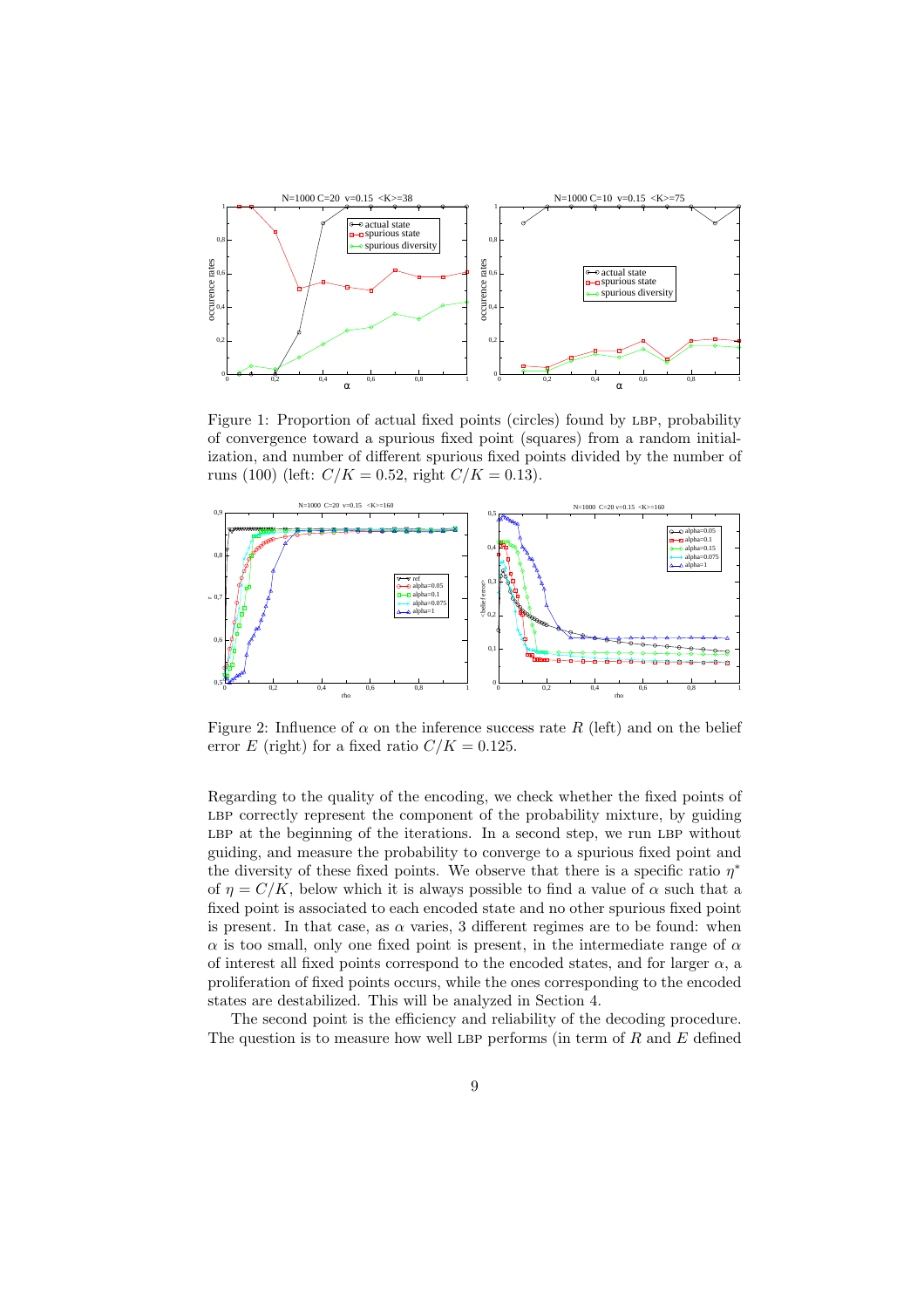

Figure 3: Influence of the pruning on the inference success rate  $R$  (left) and on the belief error  $E$  (right) at given  $\alpha$ .

in previous section) when the proportion of known variables increases. Figure 2 shows, for several values of  $\alpha$ , the evolution of R and E as the proportion  $\rho$  of revealed variables increases. This is compared with the ideal reconstruction rate  $R^{(0)}$ , which would be obtained from the underlying mixture model. Typically, for the optimal value of  $\alpha$ , knowing 10% of the variables is sufficient to reach the optimal inference rate (see left plot). When looking at the mean absolute value error on the beliefs  $E$ , an error of less than 0.1 is generally achieved with this optimal choice of  $\alpha$  (see right plot). The effect of the pruning procedure is shown in Figure 3. The performance deteriorates smoothly, when the parameter v decreases.

## 4 Mean-Field analysis

#### 4.1 Connection with the Hopfield model for large C

The connection between the LBP algorithm and statistical physics has been recognized recently. It has been established that the LBP fixed points correspond to local minima of the Bethe free Energy  $[8]$ , and that the LBP scheme is actually providing solutions to the mean field tap equations [17]. Let us consider the asymptotic situation corresponding to having both  $C$  and  $K$  are large. Using spin variables of statistical physics  $s_i = 2x_i - 1$ , the measure (13) may be cast in the standard form of the disordered Ising model

$$
\mathbb{P}(\mathbf{s}) = \frac{1}{Z} e^{-\beta H[\mathbf{s}]},
$$

with  $\beta$  the inverse temperature (which is arbitrary for the moment) and the definition

$$
H[\mathbf{s}] \stackrel{\text{def}}{=} -\frac{1}{2} \sum_{i,j} J_{ij} s_i s_j - \sum_i h_i s_i.
$$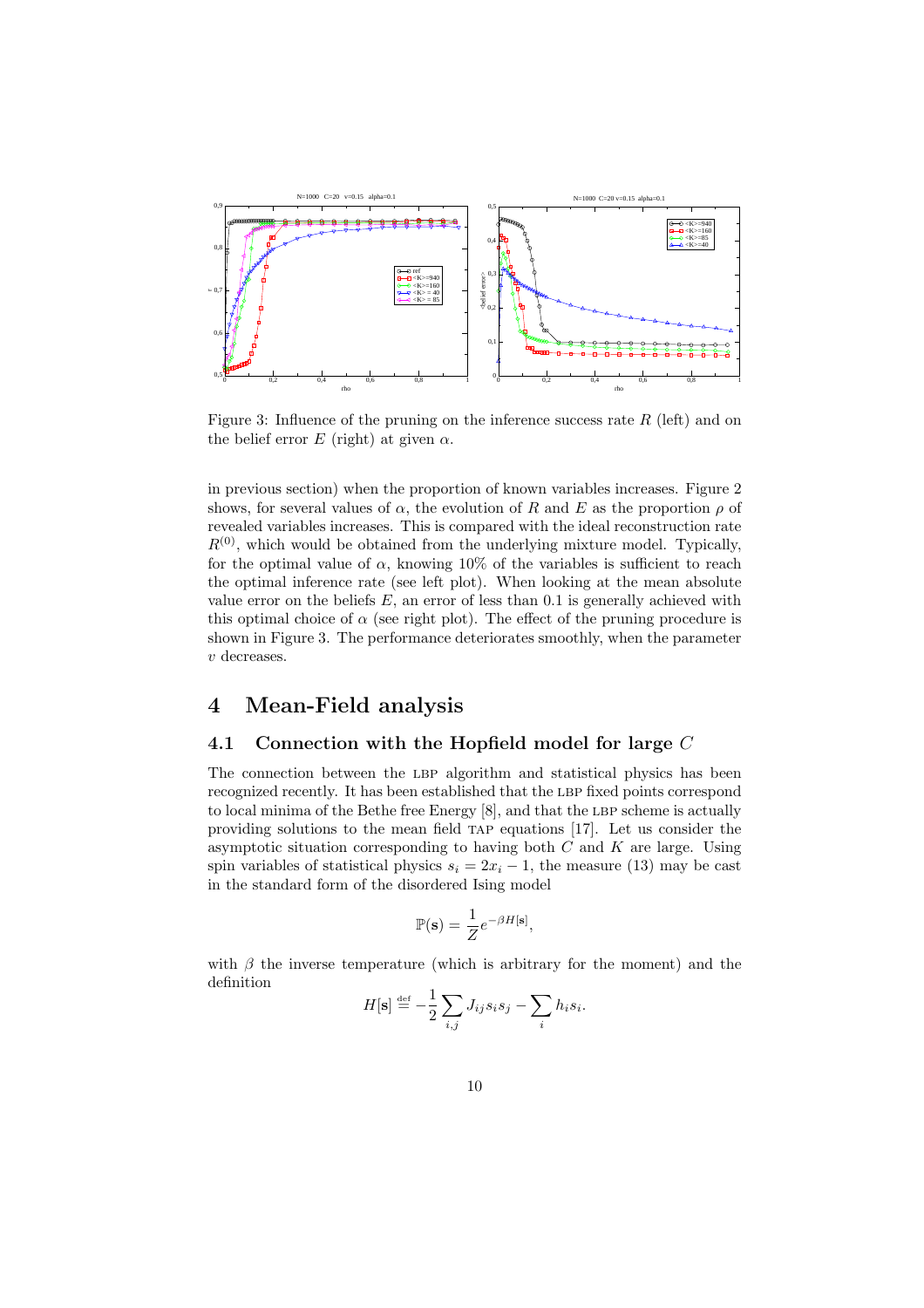The identification with the marginals gives:

$$
\beta J_{ij} = \frac{\alpha}{4} \log \frac{\hat{p}_{ij}(1,1)\hat{p}_{ij}(0,0)}{\hat{p}_{ij}(0,1)\hat{p}_{ij}(1,0)},
$$
  

$$
\beta h_i = \frac{1 - \alpha K_i}{2} \log \frac{\hat{p}_i(1)}{\hat{p}_i(0)} + \frac{\alpha}{4} \sum_{j \in i} \log \frac{\hat{p}_{ij}(1,1)\hat{p}_{ij}(1,0)}{\hat{p}_{ij}(0,1)\hat{p}_{ij}(0,0)},
$$

with

$$
\hat{p}_i(\tau) \stackrel{\text{def}}{=} \frac{1}{2C} \sum_{c=1}^C \left(1 + (2\tau - 1)(2p_i^c - 1)\right),
$$
\n
$$
\hat{p}_{ij}(\tau, \tau') \stackrel{\text{def}}{=} \frac{1}{4C} \sum_{c=1}^C \left(1 + (2\tau - 1)(2p_i^c - 1)\right) \left(1 + (2\tau' - 1)(2p_j^c - 1)\right).
$$

for  $\tau$  and  $\tau'$  in  $\{0,1\}$ . Let

$$
\xi_i^c \stackrel{\text{def}}{=} \frac{p_i^c(1) - \frac{1}{2}}{\sqrt{v}} \qquad \xi_i \stackrel{\text{def}}{=} \frac{1}{C} \sum_{c=1}^C \xi_i^c \qquad \xi_{ij} \stackrel{\text{def}}{=} \frac{1}{C} \sum_{c=1}^C \xi_i^c \xi_j^c - \xi_i \xi_j. \tag{15}
$$

For large  $C$ , we have, in distribution

$$
\lim_{C \to \infty} \sqrt{C} \xi_i \sim \mathcal{N}(0, 1), \qquad \lim_{C \to \infty} \sqrt{C} \xi_{ij} \sim \mathcal{N}(0, 1). \tag{16}
$$

where  $\mathcal{N}(0, 1)$  denotes a normal variable with unit variance. Using this notation, and assuming  $C \gg 1$ , we have

$$
\beta J_{ij} = 4\alpha v \xi_{ij} + O\left(\frac{1}{C^{3/2}}\right) \tag{17}
$$

$$
\beta h_i = 2\sqrt{v}\xi_i - 8\alpha v^{3/2} \sum_{j \in i} \xi_j \xi_{ij} + KO\left(\frac{1}{C^{3/2}}\right). \tag{18}
$$

for fixed connectivity  $K$ . Note that, in addition to  $(16)$ , we have

$$
\lim_{\substack{C \to \infty \\ K \to \infty}} \frac{C}{\sqrt{K}} \sum_{\substack{j=1 \\ j \neq i}}^K \xi_j \xi_{ij} \sim \mathcal{N}(0, 1),
$$

and that the two terms present in  $h_i$  are uncorrelated at first order (the covariance between  $\xi_i$  and  $\xi_{ij}\xi_j$  is zero). In this form, the Hamiltonian is similar to the one governing the dynamics of the Hopfield neural network model [18, 19]. Considering the canonical form of the Hamiltonian chosen in [20],

$$
H[\mathbf{s}] = -\frac{1}{2N} \sum_{i,j,c} s_i \xi_i^c u_i^{(K)} u_j^{(K)} \xi_j^c s_j - \sum_{i,c} h_i^c \xi_i^c s_i,
$$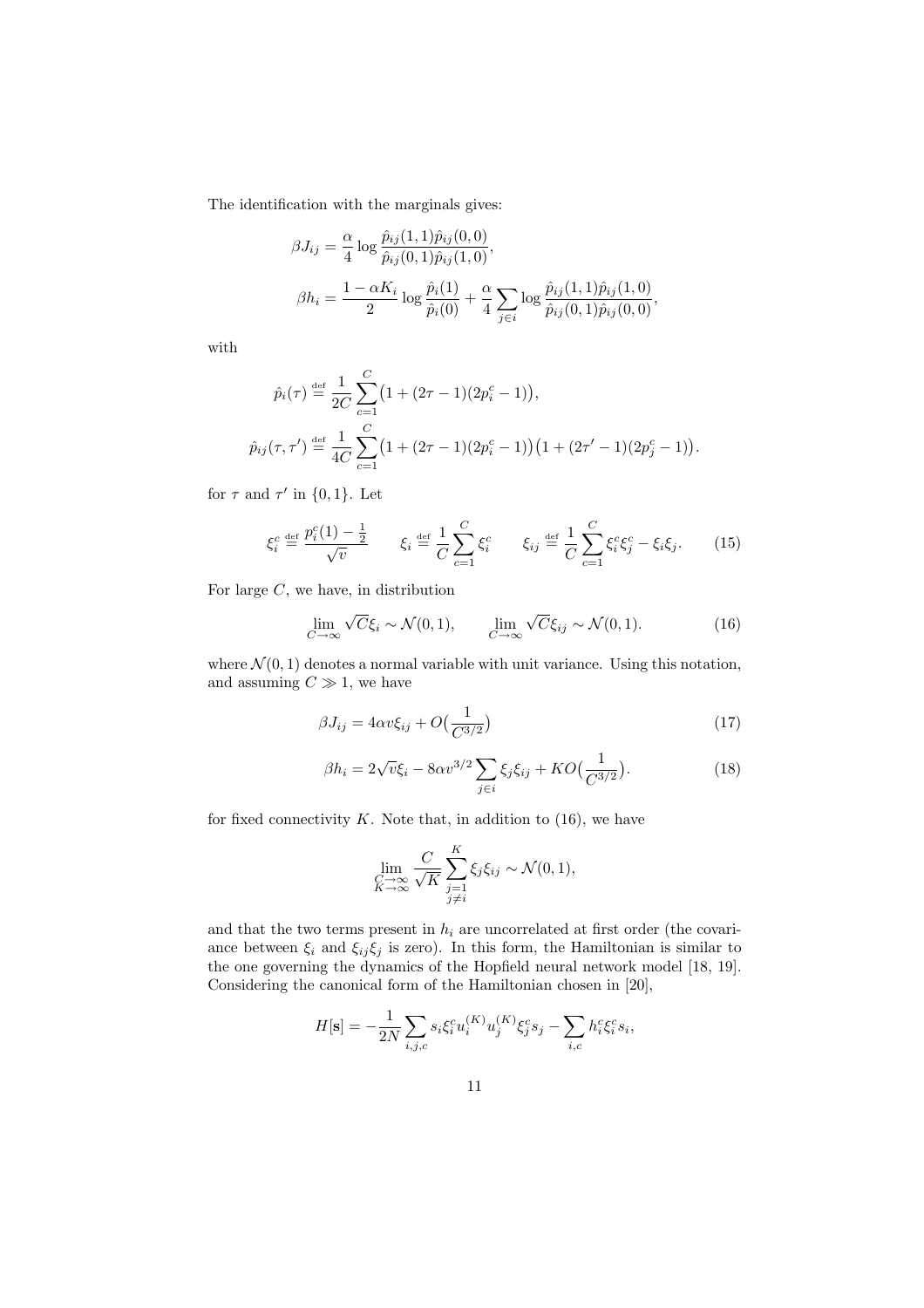adapted to a non-complete graph, the inverse temperature then reads

$$
\beta = \frac{4\alpha vK}{C}
$$

and

$$
h_i^c = \frac{C}{2\alpha K\sqrt{v}} - \frac{2C\sqrt{v}}{K} \sum_{j \in i} \xi_{ij}.
$$

The coefficients  $u_i^{(K)}$  are the components of the Perron vector normalized to  $\sqrt{N}$ (so that  $u_i^{(K)} = O(1)$ ), associated to the largest eigenvalue K of the incidence matrix<sup>1</sup>. When the graph has some permutation symmetry with a uniform connectivity,  $u_i^{(K)}$  reduces to 1 and K to this connectivity. K is considered from now on as an extensive parameter.

#### 4.2 Phase diagram

The mean-field theory of the Hopfield model has been solved by Amit, Gutfreund and Sompolinsky in [20] using replica's techniques, results which were soon confirmed with help of the cavity method [19], and put later on even firmer mathematical grounds in [21]. In this section we can simply read off some properties of our model from this mean field theory. The order parameter introduced by [20] is

$$
\mu_c \stackrel{\text{def}}{=} \frac{1}{N} \sum_{i=1}^N \mathbb{E}_{S,\xi} \big( u_i^{(K)} \xi_i^c s_i \big), \qquad \forall c = 1, \dots, C. \tag{19}
$$

where the expectation comprises both thermal averages and expectation with respect to the quenched disorder variables  $\xi_i^c$ . This quantity measures the correlation between the spin bias in each components with the local magnetization. The projection on an arbitrary Perron vector has been taken into account for sake of generality. Two cases are at stake in the thermodynamic limits.

(i) C is large but fixed when  $N \to \infty$ . In that case, considering that

$$
\beta \stackrel{\text{def}}{=} \frac{4v}{C} \lim_{N \to \infty} \alpha(N) K(N),
$$

is a fixed parameter in the thermodynamic limit, then the mean-field free energy per variable directly adapted from [20] reads,

$$
f^{(N)}[\vec{\mu},\vec{\xi}] \stackrel{\text{def}}{=} \frac{\beta}{2} \sum_c \mu_c^2 - \frac{1}{N} \sum_i \log \Big[ 2 \cosh \big( \beta \sum_c u_i^{(K)} (\xi_i^c - \xi_i) \mu_c - 2 \sqrt{v} \xi_i \big) \Big],
$$

<sup>&</sup>lt;sup>1</sup>Here we keep track of the fact that we possibly deal with a non-complete graph with arbitrary topology given by some incidence matrix  $A$ : to each edge  $(i)$  preserved by the pruning procedure is associated the element  $a_{ij} = 1$ , while other elements are set to 0. Under the hypothesis that the second eigenvalue is sub-dominant w.r.t.  $K$  (it is generally the case when for example the connectivity is extensive with the size of the system), only the Perron eigenvector is to be considered in the mean field theory.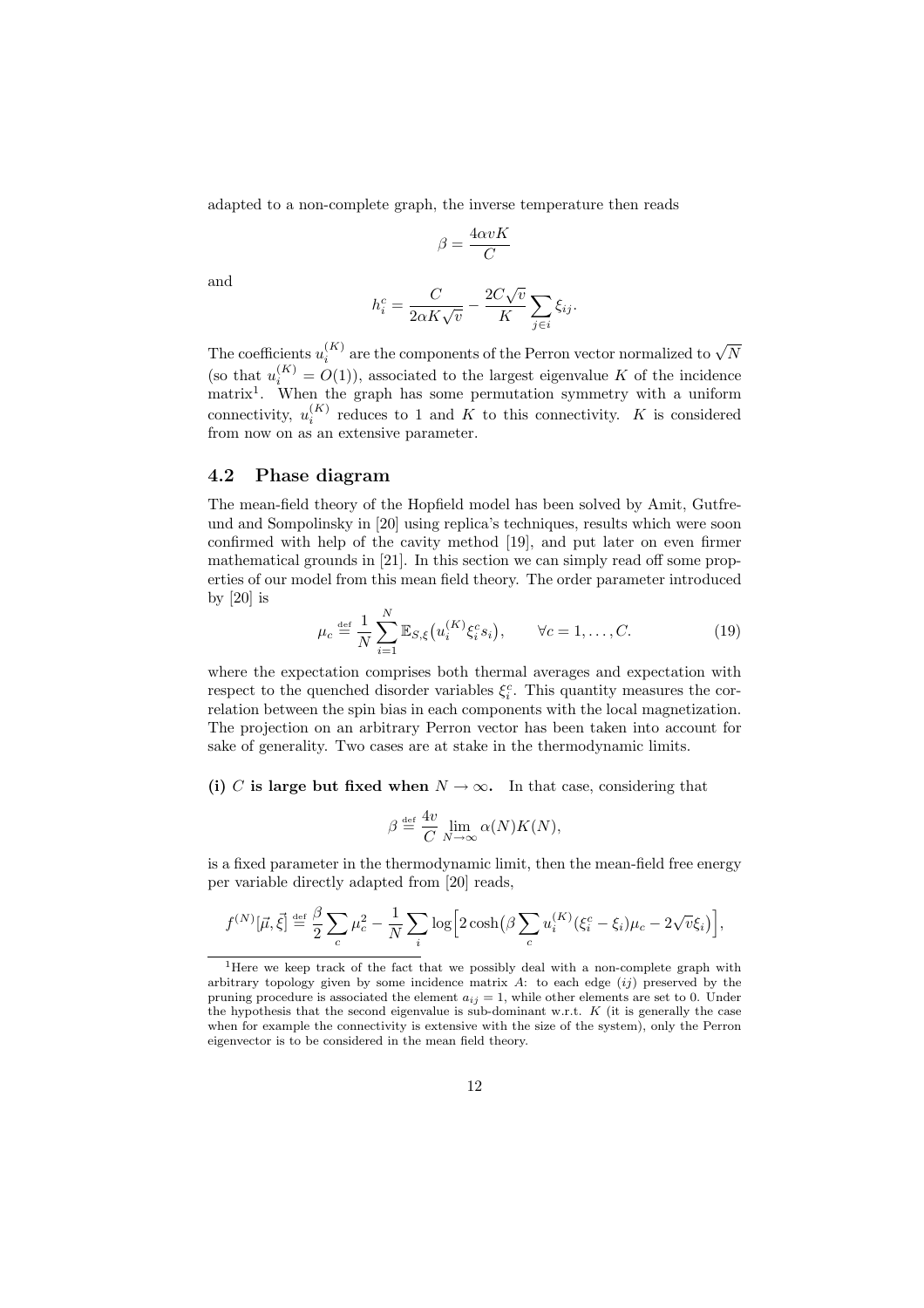where subdominant terms in the  $1/C$  expansion are implicitly neglected. The stable thermodynamical states are then obtained by solving the saddle point equation, which reads

 $\ddot{x}$ 

$$
\mu_c = \frac{1}{N} \sum_{i=1}^N u_i^{(K)} (\xi_i^c - \xi_i) \tanh(\beta \sum_c u_i^{(K)} (\xi_i^c - \xi_i) \mu_c - 2\sqrt{v} \xi_i),
$$
  
= 
$$
\frac{1}{N} \sum_{i=1}^N u_i^{(K)} (\xi_i^c - \xi_i) \tanh(\beta \sum_c \xi_i^c (u_i^{(K)} \mu_c - \bar{\mu})), \qquad \forall c = 1, ..., C.
$$

The last line is obtained after using that from the first equation  $\vec{\mu}$  is transverse and after defining

$$
\bar{\mu} \stackrel{\text{def}}{=} \frac{2\sqrt{v}}{C\beta}.
$$

These equations are very similar to the one obtained in [22] and so are their solutions. For  $\beta > \beta_c = 1$ , 2C thermodynamically stable states, referred to as Marris-states in [22], appear. Each one of these states is macroscopically correlated or anti-correlated to one of the mixture component, i.e. a single component  $\mu_c$  acquires a finite value. They are the only stable states up to some threshold value of  $\beta$ , where mixed stable states do appear.

(ii) The number of components is extensive:  $C = \eta K$ . In that case, the terms corresponding to the local field  $h_i$  becomes irrelevant: their contribution to the energy per variable is then  $O(1/N)$ . Hence the mean field limit is directly described by the Hopfield model at inverse temperature

$$
\beta \stackrel{\text{\tiny def}}{=} \frac{4\alpha v}{\eta}.
$$

Let us simply describe the phase diagram  $(T, \eta)$  (see Figure 4) obtained in [20] for binary  $\xi_i \in \{-1,1\}$ . When C is macroscopic, the mixture acts in part as a decorrelated random noise on the  $J_{ij}$ , so that a spin glass phase, characterized by the Edwards-Anderson order parameter

$$
q \stackrel{\text{def}}{=} \frac{1}{N} \sum_{i=1}^{N} \mathbb{E}_{\xi} \Big( \mathbb{E}_{s} \big( s_i | \{\vec{\xi}_i\} \big)^2 \Big),
$$

may develop and compete with the pure states encountered at finite  $C$ . Except for a finite number of components  $c = 1, \ldots, s$ , with which a finite overlap may persist in the thermodynamic limit, the order parameter  $\mu_c$  is otherwise of order  $O(1/\sqrt{N})$  for  $c > s$  and

$$
r = \eta^{-1} \sum_{c > s} \mathbb{E}_{\xi} \left[ \left( \frac{1}{N} \sum_{i=1}^{N} \mathbb{E}_{s} \left( s_{i} \xi_{i}^{c} | \{\vec{\xi}_{i}\} \right) \right) \left( \frac{1}{N} \sum_{i=1}^{N} \mathbb{E}_{s} \left( s_{i} \xi_{i}^{c} | \{\vec{\xi}_{i}\} \right) \right) \right],
$$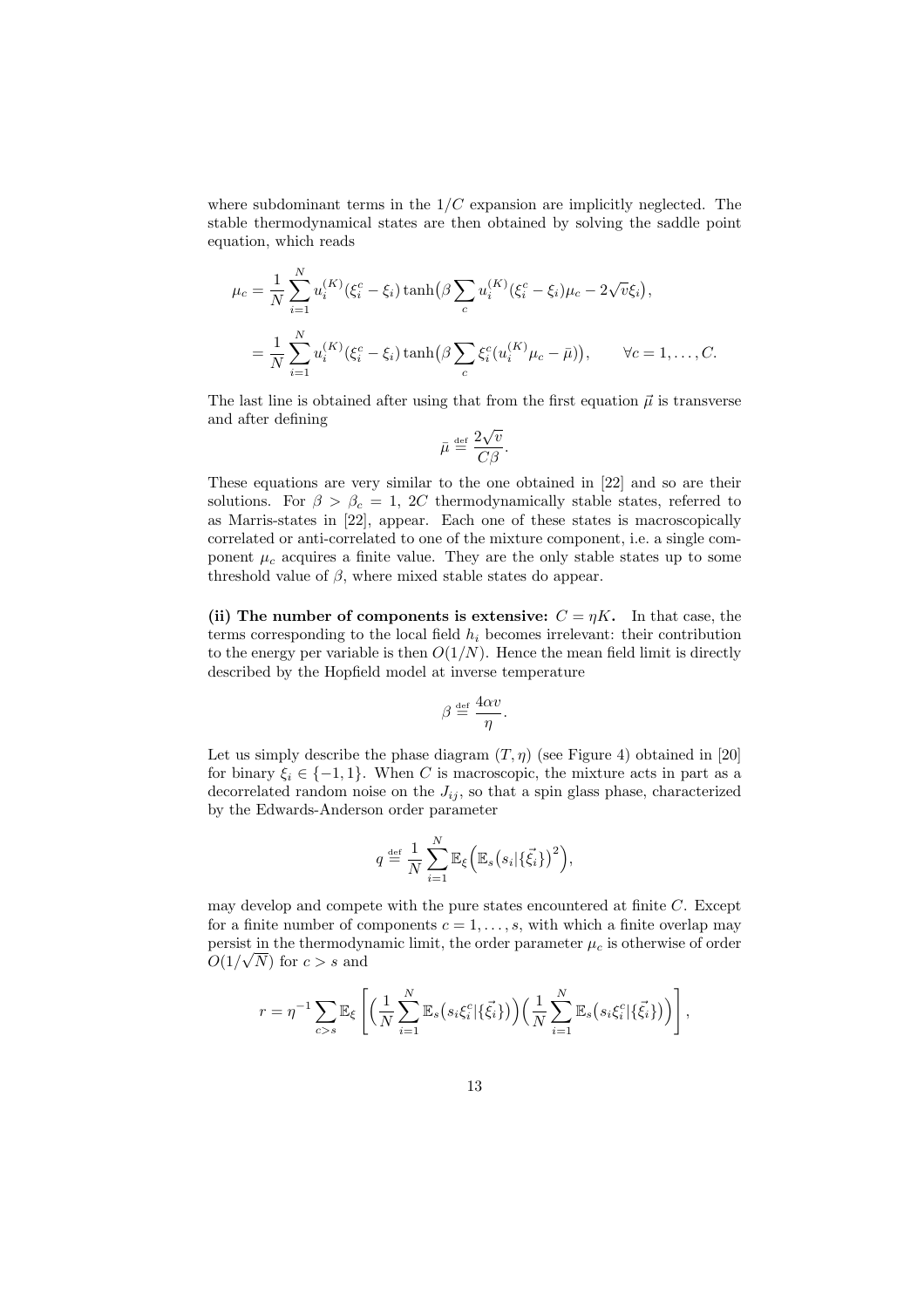which represents the mean square of the global overlap with these components, also introduced in [20] may acquire a finite value. In presence of an external field  $h_i^{\text{ext}} = \vec{h} \cdot \vec{\xi}_i$  correlated with the patterns, the mean-field equations of Amit, Gutfreund and Sompolinsky read

$$
\vec{\mu} = \mathbb{E}_{\xi, z} \left[ \vec{\xi} \tanh \left( \beta \left( \sqrt{\eta r} z + \vec{\xi} \cdot (\vec{\mu} + \vec{h}) \right) \right) \right],\tag{20}
$$

$$
q = \mathbb{E}_{\xi, z} \left[ \tanh^2 \left( \beta \left( \sqrt{\eta r} z + \vec{\xi} \cdot (\vec{\mu} + \vec{h}) \right) \right) \right], \tag{21}
$$

$$
r = q/(1 - \beta + \beta q)^2,\tag{22}
$$

where  $z \sim \mathcal{N}(0, 1)$  and where  $\vec{\mu}, \vec{\xi}$  and  $\vec{h}$  are s-components vectors, if one assume the ground state to be a state correlated to s components of the mixture. For  $h = 0$ , the phase diagram contains three phases, depending on the value of  $T = 1/\beta$ :

- the paramagnetic phase for  $T > T_q$ ,
- the spin glass phase for  $T_c < T < T_a$ ,
- the ferromagnetic phase for  $T < T_c$ , with spin configurations correlated with one of the mixture component (Mattis states).

These are separated by two phase transition lines  $T_q(\eta)$  (second order) and  $T_c(\eta)$  (first order). An additional line  $T_M(\eta)$  corresponds to the apparition of the Mattis states as metastable states for  $T_c < T < T_M$  before they become ground states for  $T < T_c$ .

Coming back to our inverse problem of finding the most accurate model for inferring the underlying mixture distribution, the parameter  $\alpha$  allows us to tune  $\beta$  to the most adequate value. For this simplified formulation  $(\xi_i^c \in \{-1,1\}),$ from the definition (19) of the order parameter and the definition (15) of  $\xi_i^c$ , we see that the requirement is basically to tune  $\beta$  such that the global optimum corresponds to Mattis states with overlap

$$
\mu = 2\sqrt{\nu}.\tag{23}
$$

#### 4.3 Mean-field decimation curves

When the decimation procedure, described in Section 3.1, is performed, the various indicators  $R(\rho)$ ,  $E(\rho)$  or  $D_{KL}(\rho)$  taken as functions of  $\rho$  give us a set of decimation curves, which we want to analyse in the mean-field regime. When some variables are observed, the mean-field equations describing the statistical behaviour of the hidden variables are simply obtained by adding to their local field the field exerted by the observed variables. Let  $\rho$  be the fraction of observed variables, and  $\{s_i^*, i = 1, \ldots, \rho N\}$  the corresponding set. These variables are correlated to one of the underlying component mixture, which we choose to be  $c = 1$  by convention. The reduced system consists then of the  $M = (1 -$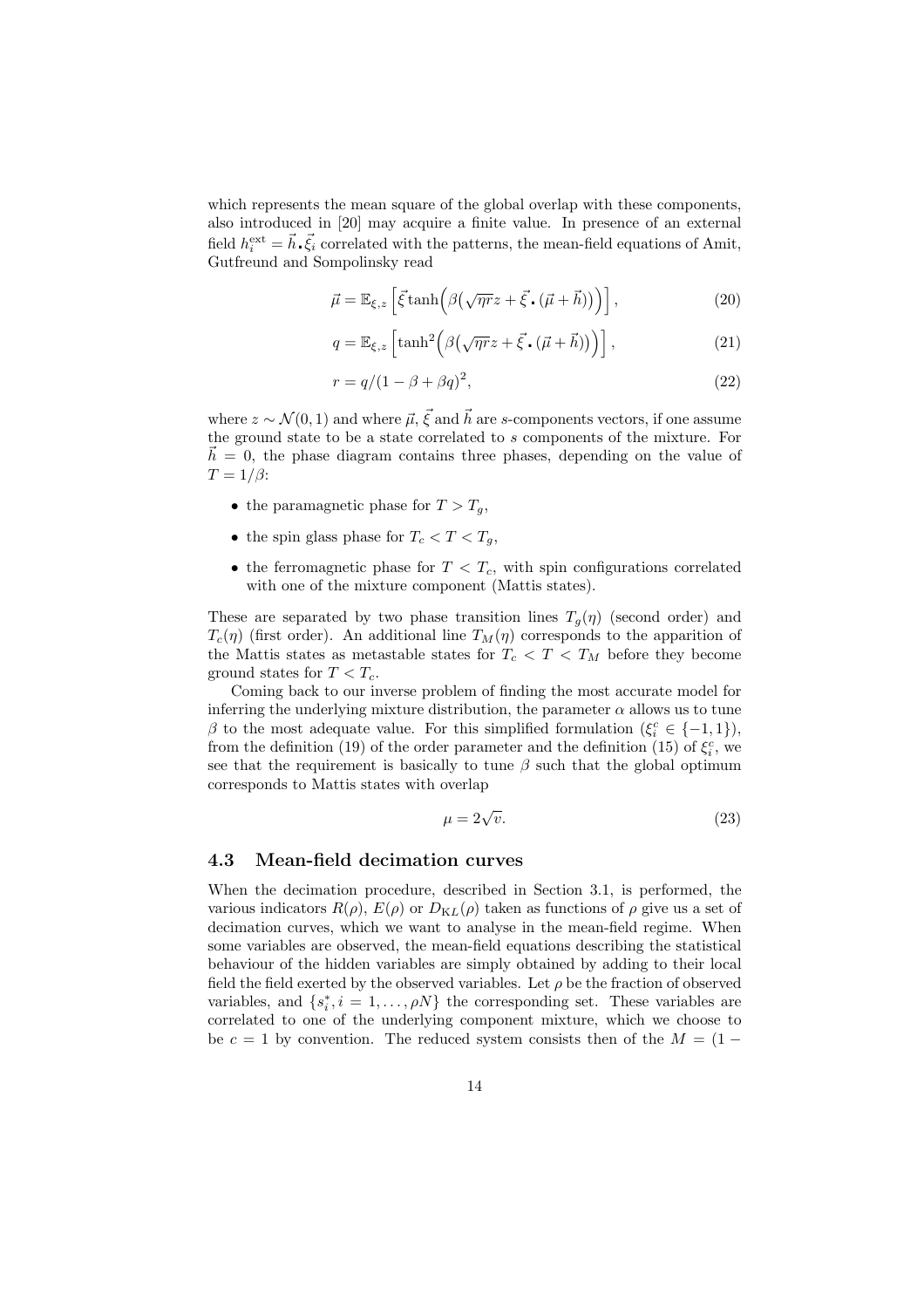$\rho$ )N hidden variables,  $\{s_i, i = 1...M\}$ . To simplify the discussion, we also assume that the connectivity in this set is reduced in the same proportion to  $(1 - \rho)K$ , which is effectively the case on a complete graph. The external local field experienced by any hidden variable  $i$  now reads

$$
h_i^{\text{ext}}(\rho) \stackrel{\text{def}}{=} h_i + \sum_{j^* \in i} J_{ij} s_j^*
$$
  
= 
$$
\frac{2\sqrt{v}}{\beta} \xi_i + \frac{\eta}{2} \left( \sum_{j \in i} \xi_{ij} s_j^* - 2\sqrt{v} \sum_{j \in i} \xi_j \xi_{ij} \right) + KO\left(\frac{1}{C^{3/2}}\right),
$$

with  $J_{ij}$  and  $h_i$  given (17) and (18). In the thermodynamic limit with  $C = \eta K$ , a relevant term survives in  $h_i(\rho)$  because of the correlations of the  $s_i^*$  with one of the mixture components (the first one by convention),

$$
\mathbb{E}_s\left(\sum_{j\in i}\xi_{ij}s_j^*\,\Big|\,\xi\right)=\frac{2\rho\sqrt{v}}{\eta}(\xi_i^1-\xi).
$$

As a result, keeping only the relevant term yields

$$
h_i^{\text{ext}}(\rho) = 2\rho\sqrt{v}\xi_i^1 + O\left(\frac{1}{\sqrt{C}}\right).
$$

For  $\rho = 1$ : the single variable marginals (called the beliefs) are directly obtained from  $h^{\text{ext}}$  in this limit. To evaluate the prediction error, we have then simply to compare

$$
\hat{p}_i^1(s_i = s) = \frac{1}{2} + s\sqrt{v}\xi_i^1
$$

with the corresponding limit belief,

$$
p_i(s_i = s) = \frac{1}{2} (1 + s \tanh(\beta h_i^{\text{ext}}(1))).
$$
 (24)

.

After some algebra, we find (for  $C \gg 1$  and when the  $\xi \in \{-1,1\}$  are binary) the following expression of the  $D_{KL}$  error,

$$
D_{\text{KL}}(p_i, \hat{p}_i^1) = \left(\frac{1}{2} + \sqrt{w}\right) \log \frac{1 + 2\sqrt{w}}{1 + 2\sqrt{v}} + \left(\frac{1}{2} - \sqrt{w}\right) \log \frac{1 - 2\sqrt{w}}{1 - 2\sqrt{v}} + O\left(\frac{1}{\sqrt{C}}\right), (25)
$$

with  $2\sqrt{w} = \tanh(\beta\sqrt{v})$ , so that the error vanishes when

$$
2\sqrt{v} = \tanh(\beta\sqrt{v}).
$$

For intermediate values of  $\rho$ : the mean field equations are still valid after replacing  $\beta$  by  $(1 - \rho)\beta$ ,  $\eta$  by  $\eta/(1 - \rho)$ . The belief may be parametrized as in (24) by a local field, which statistical ensemble is now represented by the following stochastic variable

$$
h(\rho) = h^{\text{ext}}(\rho) + \xi (1 - \rho)\mu + \sqrt{(1 - \rho)r\eta}z,
$$
  
= 
$$
\xi \big( (1 - \rho)\mu + 2\rho\sqrt{v} \big) + \sqrt{(1 - \rho)r\eta}z,
$$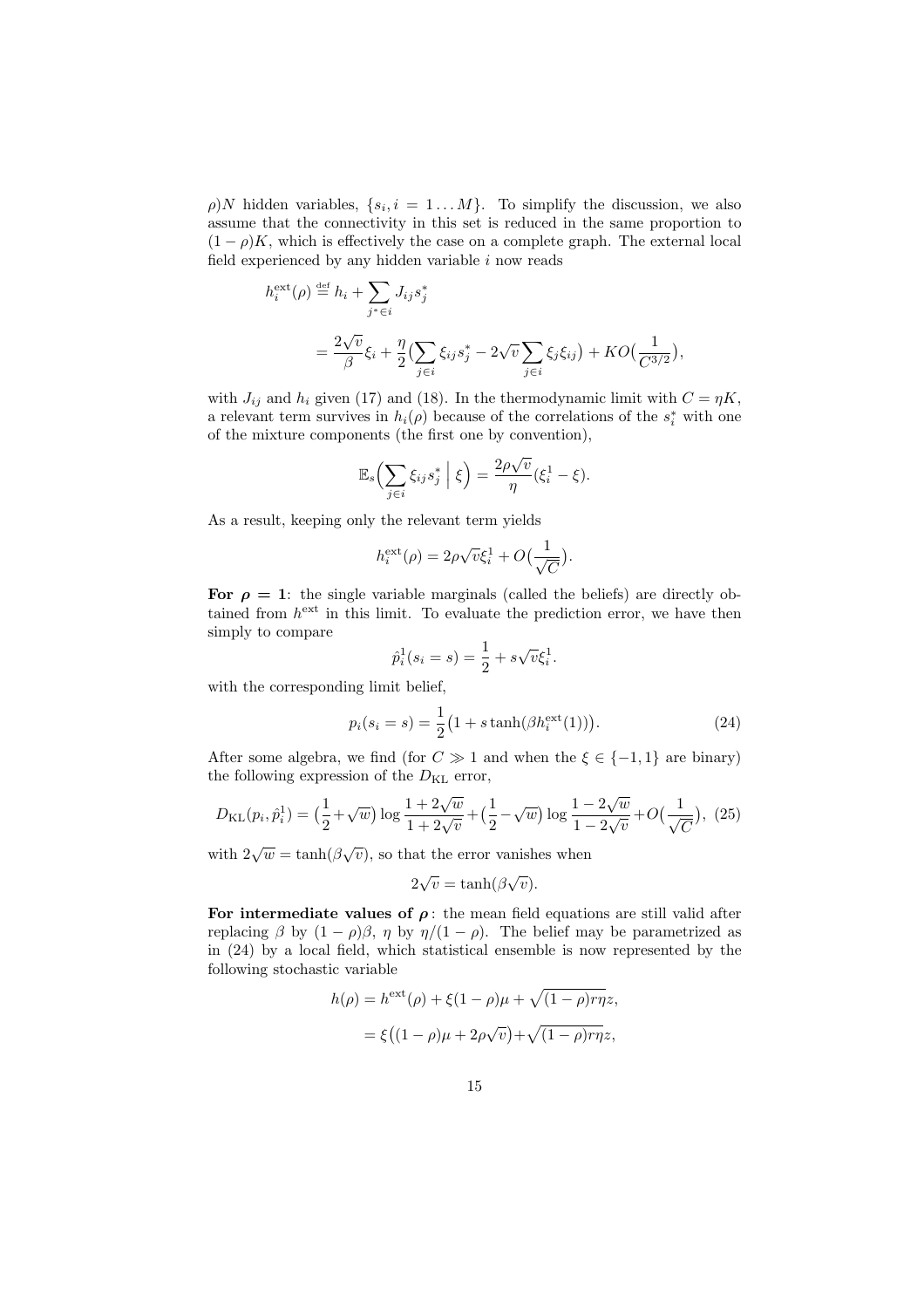where  $\xi$  has variance 1,  $z \sim \mathcal{N}(0, 1)$ , and r is such that  $\mathbb{E}_{\xi, z}[\tanh^2(\beta h_i)] = q$ . The mean Kullback-Leibler distance with the reference belief  $\hat{p}$  then reads,

$$
D_{\text{KL}}(p, \hat{p}) = \mathbb{E}_{\xi, z} \left( \beta(h - \hat{h}) \tanh(\beta h) + \log \frac{\cosh \beta \hat{h}}{\cosh \beta h} \right),
$$
  

$$
= \beta \mu [(1 - \rho)\mu + 2\rho \sqrt{v}] + \beta^2 r \eta (1 - \rho)(1 - q)
$$
  

$$
+ \mathbb{E}_{\xi, z} \left[ \log \frac{1 - \tanh^2(\beta h)}{1 - 4v\xi^2} - \operatorname{atanh}(2\xi v) \tanh(\beta h) \right].
$$
 (26)

For binary variables  $\xi \in \{-1, 1\}$ , we recover (25) when  $\rho = 1$  with  $\mu = 2\sqrt{w}$ . In this special case it is in fact tempting to tune  $\alpha$  such that the requirement (23) is fulfilled for any  $\rho$ . Tuning the function  $\alpha(\rho)$  amounts to find  $\beta$  such that

$$
2\sqrt{v} = \mathbb{E}_z \left[ \tanh \left( \beta \left( \sqrt{(1-\rho)\eta r} z + 2\sqrt{v} \right) \right) \right]
$$

$$
q = \mathbb{E}_z \left[ \tanh^2 \left( \beta \left( \sqrt{(1-\rho)\eta r} z + 2\sqrt{v} \right) \right) \right],
$$

$$
r = \frac{q}{\left( 1 - \beta (1-\rho)(1-q) \right)^2},
$$

altogether with equation (22), when  $\sqrt{v}$  and  $\eta$  are fixed parameters. Instead, when  $\xi$  is continuously distributed, the resulting  $D_{\text{KL}}$  error is then a superposition of elementary distances, and has a strictly positive lower bound.

#### 4.4 Comparison with experimental results

The numerical results presented in Figures  $4-7$  are obtained by running LPB on the experimental setting explained in Section 3.1, performed with a fixed intermediate value of  $v = 0.15$ , along with the inference model presented in Section 2.2 and 2.3.

Consider first what is expected to happen, for small enough value of  $C/N$ , when correlated states are searched with the help of a guiding field (see Section 3.1), while  $T$  is decreased along a vertical line on the phase diagram (see top left of Figure 4): the spin-glass transition line  $T_q$  is first encountered, materialized by a sudden increase of r and q as well as  $D_{\text{KL}}$  (see top right Figure 4). The small amount of information contained in the paramagnetic phase get simply screened by the proliferation of spurious states, none of them being correlated with the Mattis states ( $\mu = 0$ ). Then the line  $T_M$  is passed through, correlated states appears, which are expected to be detected by the guiding field, so that  $\mu$  acquire a non-zero value, while r decreases. In practice, as seen from the top left Figure 5, the spin glass phase renders the guiding field ineffective when N increases. The pruning procedure cure partially this problem, but a trade-off has to be found, as can be see from the bottom right Figure 5: the density of spurious states decreases when the pruning increases, but phase transition lines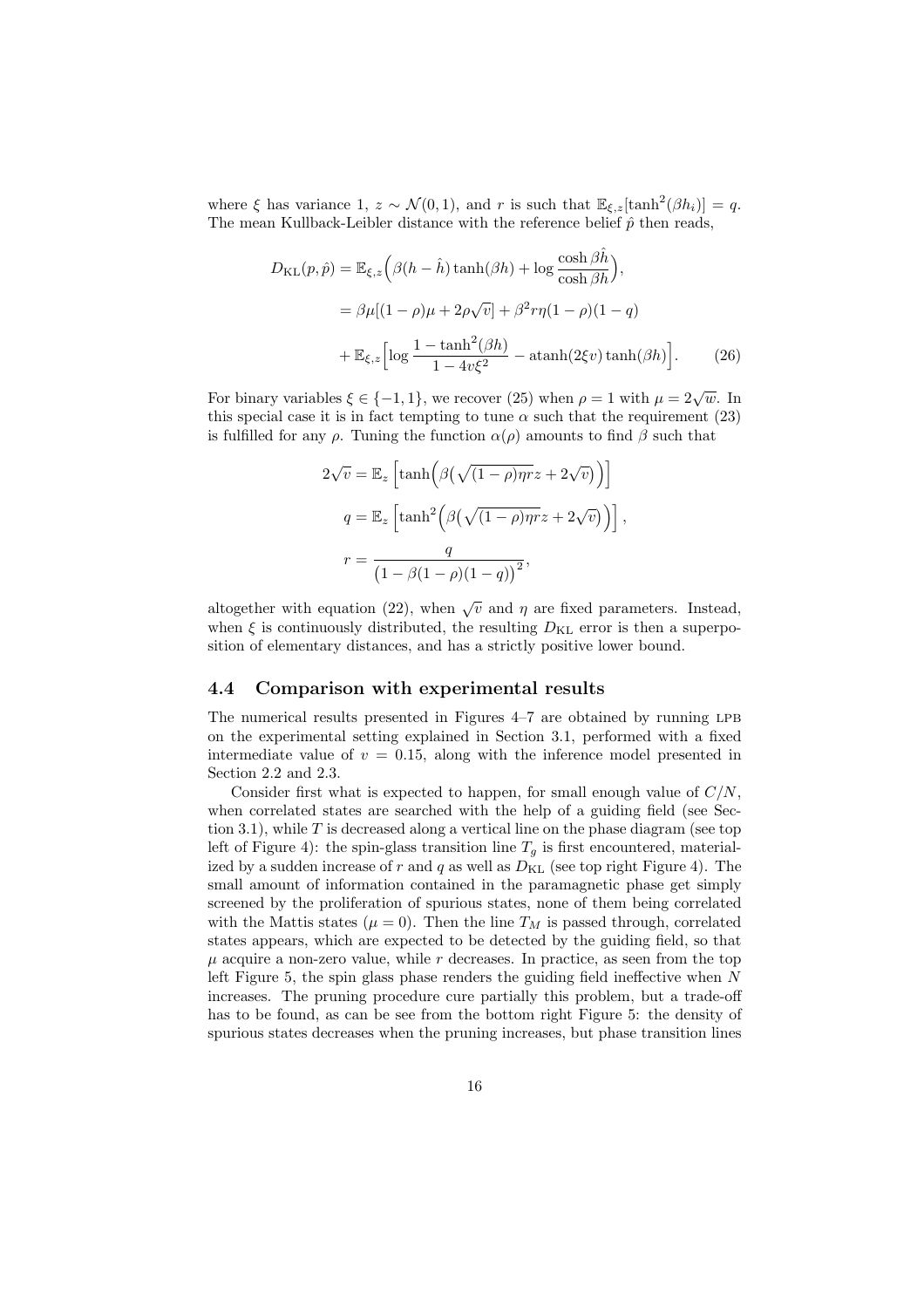

Figure 4: Top left: phase diagram of the Hopfield model for  $h^{\text{ext}} = 0$ . Points represents results of optimal solutions obtained by CMAES for various size  $N$ . Top right: Order parameters as a function of  $\beta$  if correlated states are correctly detected by the guiding field. Global (bottom left) and partial (bottom right) fitness values of these solutions.

get shifted in a way that allows only highly polarized states to be present; as a result, the lower bound of  $D_{\text{KL}}$  increases. Intermediate pruning threshold have been actually found by the optimization procedure (see next section) and the phase diagram remains approximately valid, as seen by looking at the top right and bottom left of Figure  $5^2$ . We observe that the solutions remain close to the  $T_M$  line in Figure 4. Concerning the decimation plots (Figure 6), comparison with the mean-field limit differs at low density  $\rho$  because of finite size effects (top) and because of the spin-glass phase (bottom), which prevents the lbp to converge faithfully to the ground states. The saturation phenomena of the decimation curves, which occurs when  $\rho$  tends to 1, is reproduced correctly by the mean-field analysis. One would expect the  $D_{\text{KL}}$  error to vanish as the number of observed variables increases, but, as indicated by (26), we have a superposition of  $D_{\text{KL}}$  errors, due to the dispersion in the polarization of variables, which by definition cannot be made arbitrarily small. Still, Figure 6 is an instance

<sup>&</sup>lt;sup>2</sup>The true phase diagram after pruning is actually unknown to us, because the links are not chosen randomly.  $N$  seems to be more appropriate than K to define the temperature for intermediate values of the pruning (e.g.  $K/N = 0.3$ )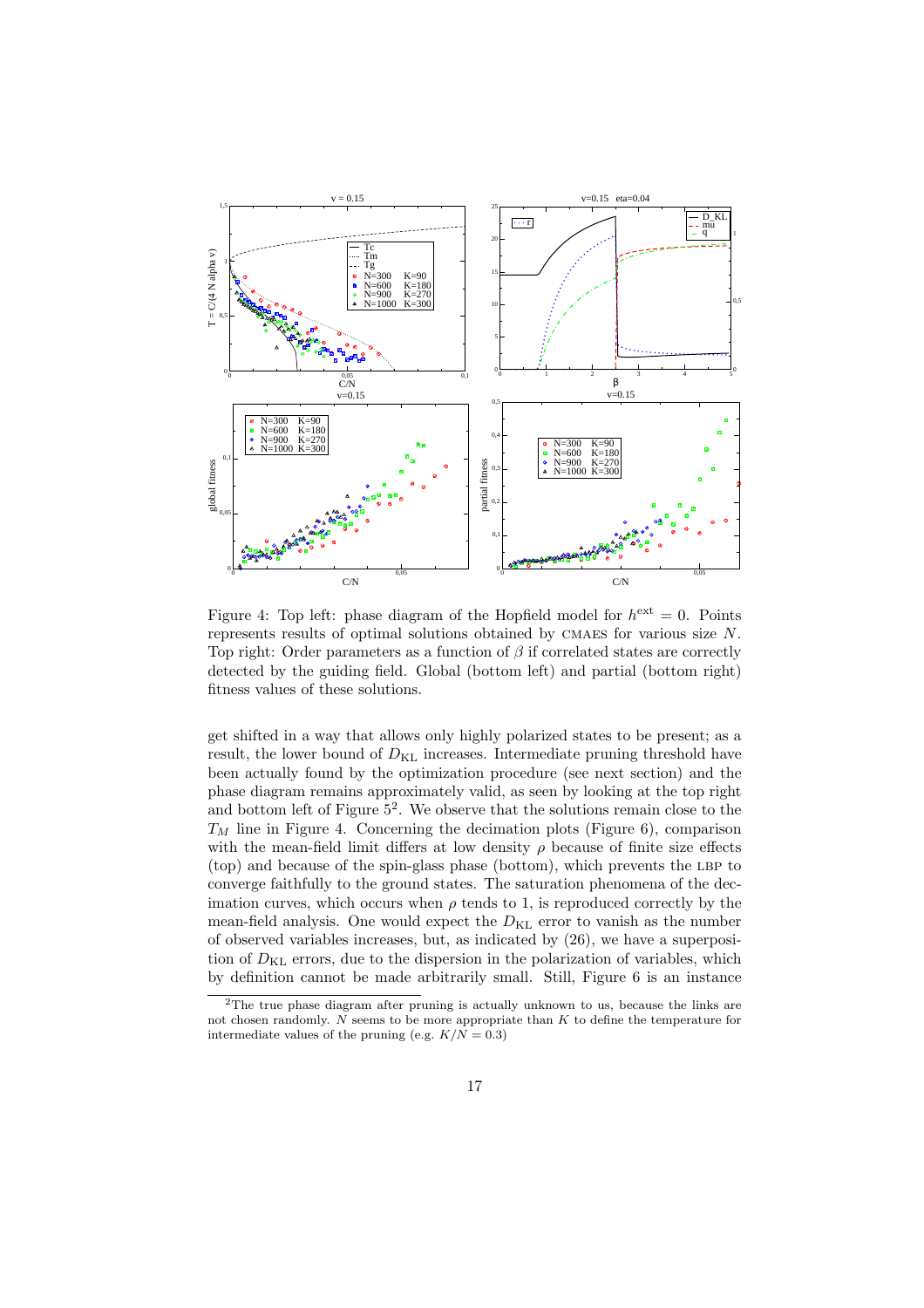

Figure 5: The Kullback-Leibler error as a function of  $\beta$  obtained experimentally with an evanescent guiding field and their corresponding mean-field expectation (26). The top left plot shows the limitation due to the spin-glass phase. Effects of the pruning procedure is shown on the other plots.

where an efficient prediction is obtained with less than five percent of observed variables, which could be is useful for real applications.

### 5 Continuous parameter optimization

The definition (13) sets up a single parameter model which, combined with the pruning procedure, is in fact a two parameter model  $\omega = (\alpha, r)$  where  $r \in [0, 1]$  is the fractions of edges which are conserved. The model could be straightforwardly extended by associating a coefficient  $\alpha_a$  to each factor node a. The determination of the set  $\{\alpha_a, a \in \mathcal{F}\}\$ for optimizing the model, would lead to a difficult continuous and combinatorial optimization problem. Instead, assuming we have at hand a meaningful criteria to sort the factor nodes, we may divide the distribution in a certain number of parts  $q$ , delimited by a an increasing set of quantiles  $\{r_i, i = 0, \ldots, q\}$ , with  $r_0 = 0$  and  $r_q \leq 1$ , each part associated to a parameter  $\alpha_i$ . As a result, given the number of parts q, we have a 2q parameter model,  $\omega^{(q)} = (\alpha_1, \ldots, \alpha_q, r_1, \ldots, r_q)$ , which is well suited to continuous optimization, if  $q$  is not too large (typically less than 100). This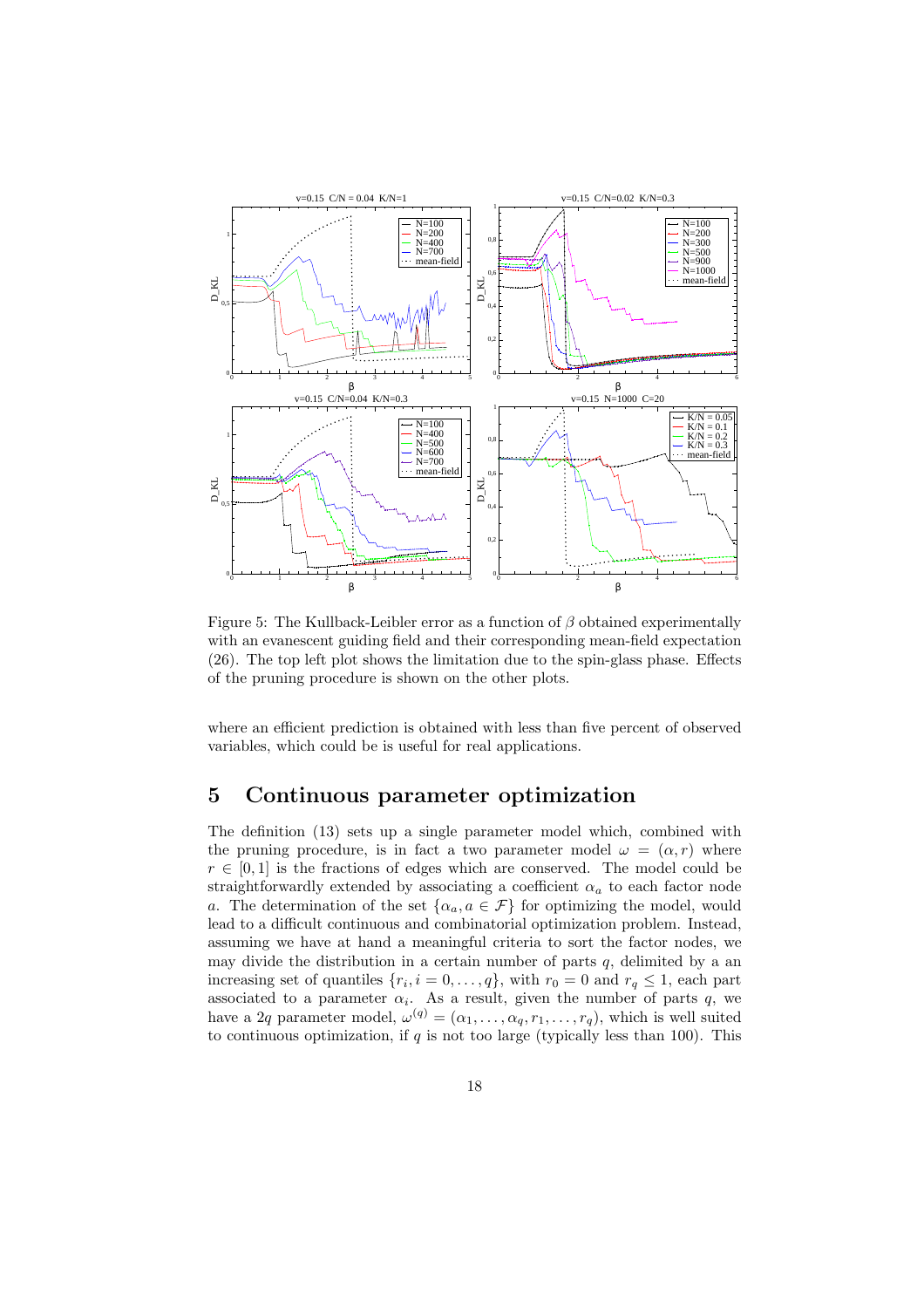

Figure 6: Bottom: Experimental decimation curves of  $D_{\text{KL}}$  at fixed  $\beta = 1.25$ and  $C/N = 0.04$  for complete graphs, compared with their expected mean-field limit. Top: Effect of pruning on the  $D_{KL}$  error (left) and on the prediction error (right) for  $C/N = 0.02$  and  $\beta = 4.74$ .

requires the definition of a fitness function. We have conducted this program on the pairwise model. The natural fitness function for this problem is obtained from the decimation procedure explained in Section 3.1,

$$
F(\omega^{(q)}) \propto \int_0^1 d\rho (1-\rho) D_{\text{KL}}(\rho),
$$

where  $\rho$  is the fraction of observed variables. This fitness function is however quite costly, so we use a surrogate fitness function based on the identifications of the fixed points:

$$
\tilde{F}(\omega_q^{(q)}) \propto \sum_{c=1}^C D_{\text{KL}}^{(c)}(0).
$$

where  $D_{\text{KL}}^{(c)}(0)$  represents the Kullback-Leibler marginal distance of a driven fixed point (with help of the evanescent guiding field introduced in Section 3.1) to the corresponding mixture component  $c$  when all variable are hidden. This surrogate fitness appears to be much less noisy and costly than the original one, but still well correlated to it as can be seen in Figure 7 (right). One can get an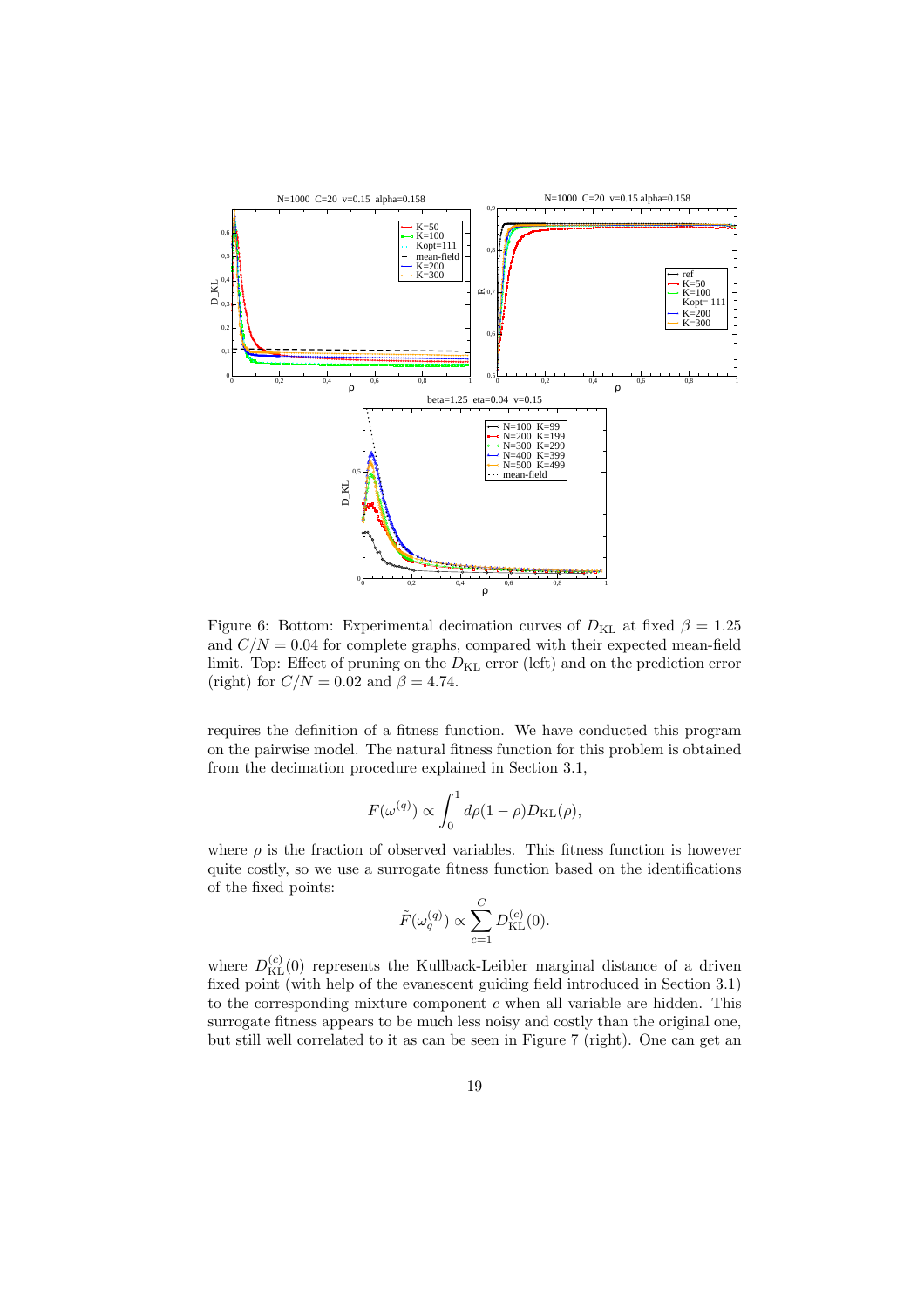

Figure 7: Optimization results for a problem with  $N = 100$  variables and  $C = 5$ components, when  $q$  is increased. The optimization is performed with the upper quantile  $r_q$  bounded to 0.5. The average single variable  $D_{\text{KL}}$  error as a function of  $\rho$ , the fraction of observed variables (left). Correlation between the global and partial fitness (right).

idea of the ruggedness of the fitness landscape by simply looking at Figure 5. As a consequence we used a stochastic optimization algorithm, usually well suited choice for rugged fitness landscapes. The optimizer chosen is the Covariance-Matrix-Adaptation Evolution-Strategies (CMA-ES) [23], where a population of candidate solutions are sampled according to a multivariate normal distribution, whose parameters (mean value and covariance matrix) are adapted according to the feedback gathered along the optimization procedure. The underlying idea for the adaptation mechanism is to increase the probability of sampling better solutions. In the end of the search procedure, the sampling distribution gives an estimate of the local curvature of the objective function.

We have compared different ways of sorting the edges based on the set of coupling  $J_{ij}$  (see preceding section), which somehow figure the amount of information transmitted from one variable node to another one. Based on the electric network analogy (see e.g. [24]), we consider the following different sorting criteria:

- simple sorting,
- absolute conductance sorting.
- relative conductance sorting.

We expect these to capture different properties of the underlying factor graph. The simple sort is based on the value of  $|J_{ij}|$  for each edge  $(i,j) \in \mathbb{E}$ . The absolute conductance sort amounts to reweight these couplings  $J_{ij}$  by the fraction of weighted spanning tree (WST) containing the edge  $(i, j)$ , while the relative conductance sorting take into account this fraction solely (the spanning trees are weighted with these  $|J_{ij}|$ ). Deceptively, the simple sorting procedure yields the better results. So if there exists a smarter way of sorting the links, we might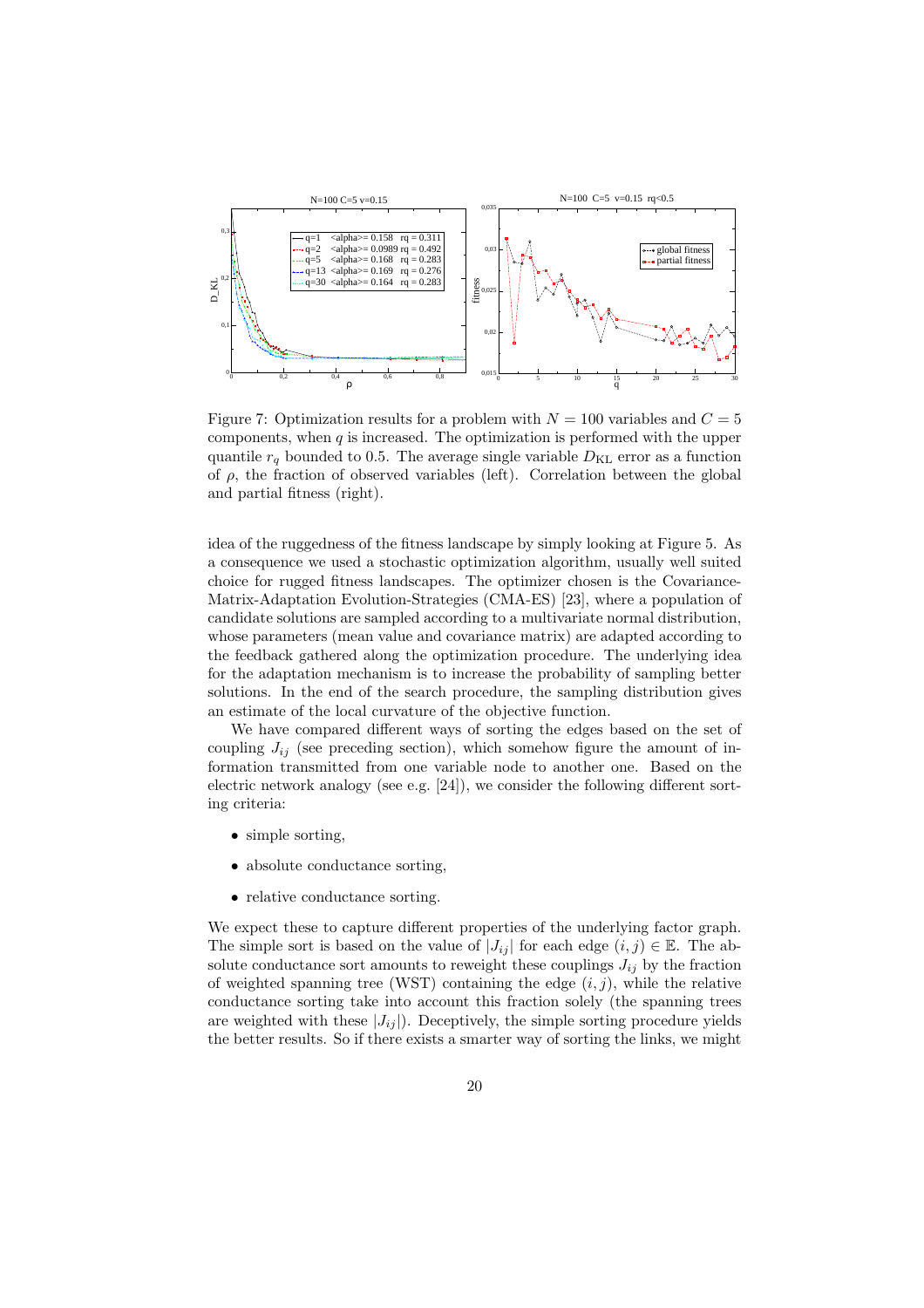find it hopefully by analyzing the mean field equation on a pruned graph, which are not established yet. Anyway, the example shown on Figure 7 indicates that the optimization works when using this simple sorting procedure. In this example, the global error is decreased by 40% with a 13 quantiles parameters model with respect to the single parameter model (Figure 7, right). In addition, the improvements occur in the region of interest, that is when  $\rho < 0.2$  (Figure 7, left).

## 6 Comparison with other approaches and perspectives

The model we propose shares some common points with the tree-reweighted belief propagation algorithm described in [13] and with the fractional belief propagation scheme [16]. The Bethe approximation (2) is a particular case of a general set of variational region based free energy approximations [25]. Introducing for each variable and factor node the energies and entropies,

$$
E_i \stackrel{\text{def}}{=} -\sum_{x_i} b_i(x_i) \log \phi_i(x_i) \qquad E_a \stackrel{\text{def}}{=} -\sum_{\mathbf{x}_a} b_a(\mathbf{x}_a) \log \psi_a(\mathbf{x}_a),
$$
  

$$
H_i \stackrel{\text{def}}{=} -\sum_{x_i} b_i(x_i) \log b_i(x_i) \qquad H_a \stackrel{\text{def}}{=} -\sum_{\mathbf{x}_a} b_a(\mathbf{x}_a) \log b_a(\mathbf{x}_a),
$$

and considering only the region associated to the factors, a general approximation is obtained by introducing different counting numbers for the average energy and entropy,

$$
F(b) = \sum_{a} (e_a E_a - h_a H_a) + \sum_{i} (e_i E_i - h_i H_i)
$$
 (27)

The coefficients corresponding to the fractional belief propagation approach of [16] are

$$
e_a = 1 \qquad e_i = 1 \qquad h_i = 1 - \sum_{a \ni i} h_a,
$$

where the  $h_a$  are arbitrary real coefficients.

Concerning the tree reweighted free energy of [13], which is defined for a pairwise factor graph, as noted in [26] the coefficients read

$$
e_{ij} = 1
$$
  $e_i = 1$   $h_i = 1 - \sum_j h_{ij},$ 

where  $h_{ij} \in [0,1]$  represents the probability that edge  $(i,j)$  appears in a spanning tree of  $\mathcal{G}$ , chosen randomly under some given measure on the set of spanning trees. It is too a sub-case of fractional belief propagation.

Our choice instead amounts to consider the parametrization

$$
e_i = 1 \qquad h_i = 1 - d_i \qquad h_a = 1,
$$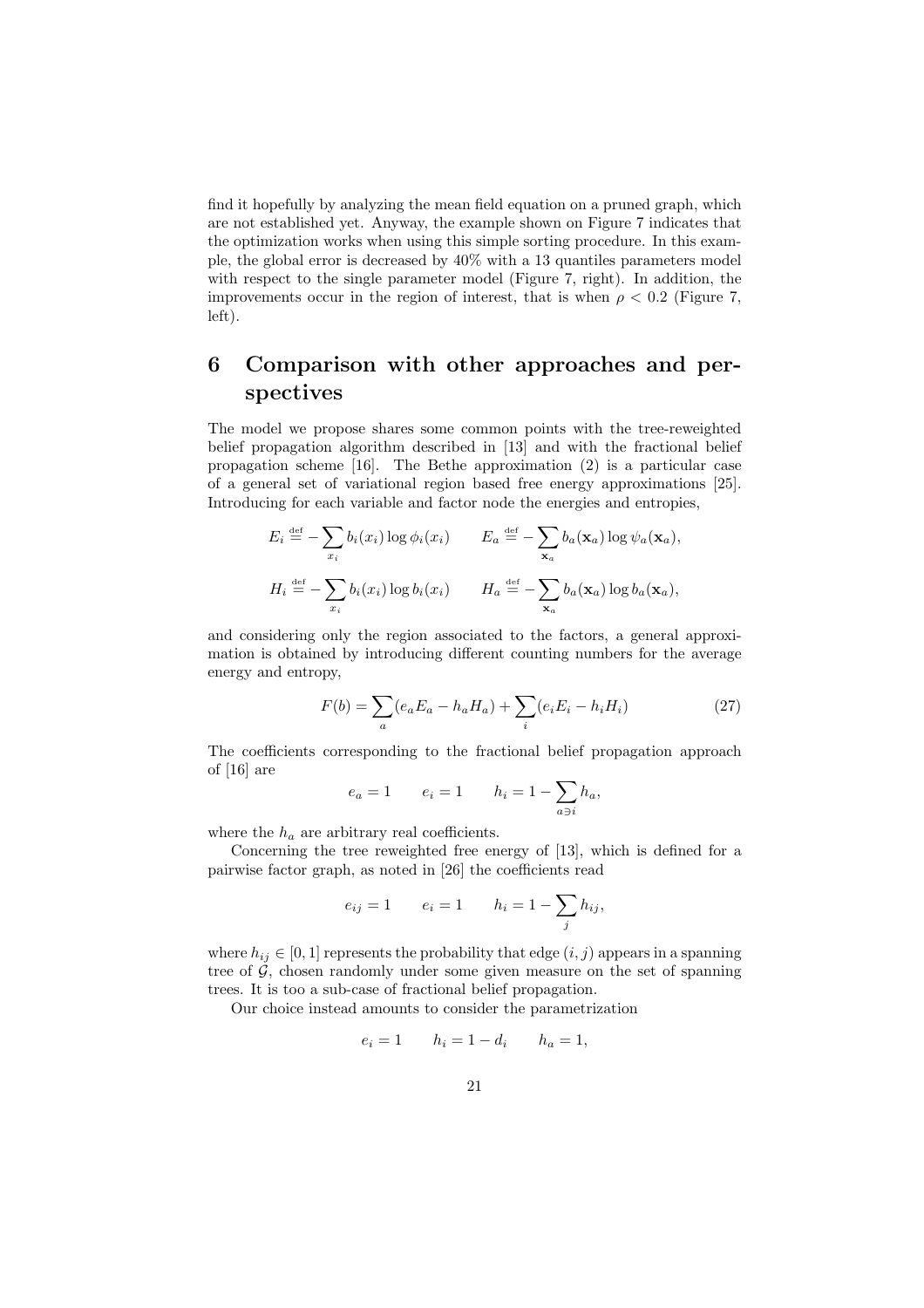while  $e_a$  are arbitrary positive coefficients, noted  $\alpha_{ij}$ , with the convention (13) for  $\phi$  and  $\psi$ .

It is however not this slight modification of the search space of approximate variational free energy that characterizes our approach, but rather the variational framework. In our case, we purposefully choose a non convex framework, because we want to allow many belief-propagation fixed points to be present. Conversely, [16] and [13] strive at finding a convex variational free energy approximation. Further work is needed, possibly by extending the search to the full variational space corresponding to the set of coefficients  $(e_a, e_i, h_a, h_i)$ , to see which type of parametrization is best adapted to our problem. Let us simply note for the moment that counting coefficients  $h_a \neq 1$  and  $h_i \neq 1 - d_i$  yield some feed-back in the definition of the messages (see Appendix), which is precisely what this message passing procedure is supposed to avoid for obtaining fast convergence. Nevertheless, it would be interesting to see whether the measure on weighted spanning trees deduced from the strength of the coupling constants may be used to define a well suited tree reweighted approximation.

The main observation of this work, namely that a mixture of well separated probabilistic states may be efficiently encoded and decoded in a multiple set of lbp fixed points, deserves further developments, both from the practical and theoretical point of view. The analysis of the mean field theory could be extended to understand better how graph pruning affects the equations. More generally, understanding better the influence of the graph structure on the mean field equation could yield as a byproduct an optimal way of sorting the edges for the optimization procedure. Further work is also needed regarding the effect of the factor graph on the storage capacity, when not restricting ourselves, as in the present study, to a pairwise factor graph. While trying to optimize the number of probabilistic patterns that may be encoded, we have at the same time to restrain the connectivity of the graph, so that the advantage of using a fast message procedure is preserved: a proper trade off has to be found. In addition, the connection with the Hopfield model helps us to assess the limitation due to spin glass effects, and developments in the field of neural networks should help us to limit this drawback.

Acknowledgments This work was supported by the French National Research Agency (ANR) grant N<sup>○</sup> ANR-08-SYSC-017.

## References

- [1] C. Furtlehner, J.-M. Lasgouttes, and A. de La Fortelle. A belief propagation approach to traffic prediction using probe vehicles. In *Proc. IEEE 10th Int. Conf. Intel. Trans. Sys.*, pages 1022–1027, 2007.
- [2] T. Heskes, M. Opper, W. Wiegerinck, O. Winther, and O. Zoeter. Approximate inference techniques with expectation constraints. *J. Stat. Mech.*, page P11015, 2005.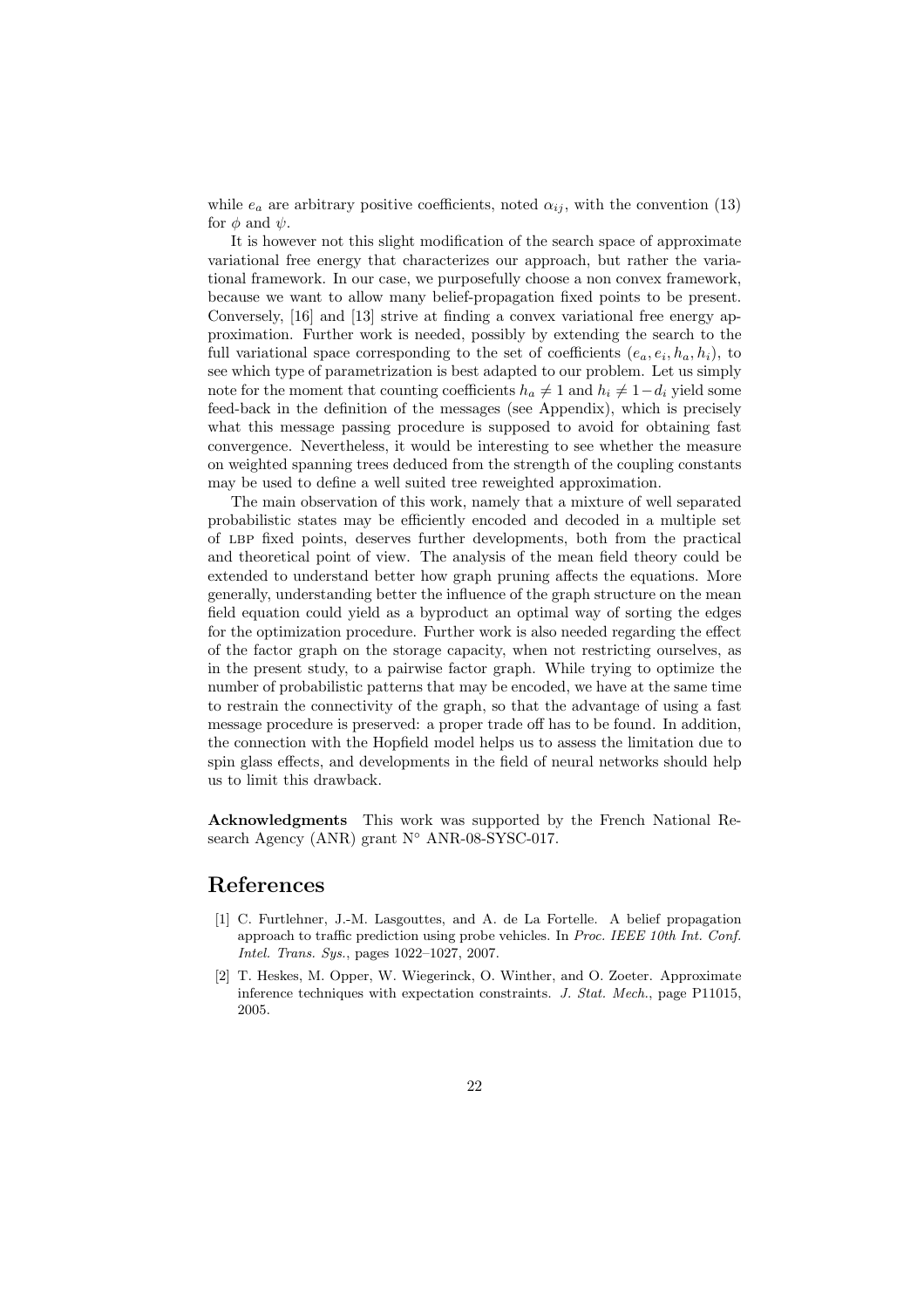- [3] T. M. Cover and J. A. Thomas. *Elements of Information Theory*. Wiley-Interscience, 2th edition, 2006.
- [4] F. R. Kschischang, B. J. Frey, and H. A. Loeliger. Factor graphs and the sumproduct algorithm. *IEEE Trans. on Inf. Th.*, 47(2):498–519, 2001.
- [5] Max Welling and Yee Whye Teh. Approximate inference in Boltzmann machines. *Artif. Intell.*, 143(1):19–50, 2003.
- [6] H. A. Bethe. Statistical theory of superlattices. *Proc. Roy. Soc. London A*, 150(871):552–575, 1935.
- [7] J. Pearl. *Probabilistic Reasoning in Intelligent Systems: Network of Plausible Inference*. Morgan Kaufmann, 1988.
- [8] J. S. Yedidia, W. T. Freeman, and Y. Weiss. Generalized belief propagation. *Advances in Neural Information Processing Systems*, pages 689–695, 2001.
- [9] T. Heskes. Stable fixed points of loopy belief propagation are minima of the Bethe free energy. *Advances in Neural Information Processing Systems*, 15, 2003.
- [10] Sekhar Tatikonda and Michael Jordan. Loopy belief propagation and Gibbs measures. In *Proc. of the 18th An. Conf. on Uncertainty in Art. Intel. (UAI-02)*, pages 493–50, 2002.
- [11] J. M. Mooij and H. J. Kappen. Sufficient conditions for convergence of the sumproduct algorithm. *IEEE Trans. on Inf. Th.*, 53(12):4422–4437, 2007.
- [12] A. T. Ihler, J. W. Fischer III, and A. S. Willsky. Loopy belief propagation: convergence and effects of message errors. *J. Mach. Learn. Res.*, 6:905–936, 2005.
- [13] M. J. Wainwright. Estimating the "wrong" graphical model: benefits in the computation-limited setting. *JMLR*, 7:1829–1859, 2006.
- [14] M. J. Wainwright. *Stochastic processes on graphs with cycles: geometric and variational approaches*. PhD thesis, MIT, January 2002.
- [15] M. J. Wainwright, T. S. Jaakkola, and A. S. Willsky. Tree-reweighted belief propagation algorithms and approximate ML estimation by pseudomoment matching. *Workshop on Artificial Intelligence and Statistics*, 2003.
- [16] Wim Wiegerinck and Tom Heskes. Fractional belief propagation. In *Advances in Neural Information Processing Systems 15*, pages 438–445, 2003.
- [17] Y. Kabashima and D. Saad. Belief propagation vs. TAP for decoding corrupted messages. *Europhys. Lett.*, 44:668, 1998.
- [18] J. J. Hopfield. Neural network and physical systems with emergent collective computational abilities. *Proc. of Natl. Acad. Sci. USA*, 79:2554–2558, 1982.
- [19] M. M´ezard, G. Parisi, and M. A. Virasoro. *Spin Glass Theory and Beyond*. World Scientific, Singapore, 1987.
- [20] D. J. Amit, H. Gutfreund, and H. Sompolinsky. Statistical mechanics of neural networks near saturation. *Annals of Physics*, 173(1):30–67, 1987.
- [21] M. Talagrand. Rigorous results for the hopfield model with many patterns. *Probab. Th. Relat. Fields*, 110:177–276, 1998.
- [22] D. J. Amit, H. Gutfreund, and H. Sompolinsky. Spin-glass models of neural networks. *Phys. Rev. A*, 32:1007–1018, 1985.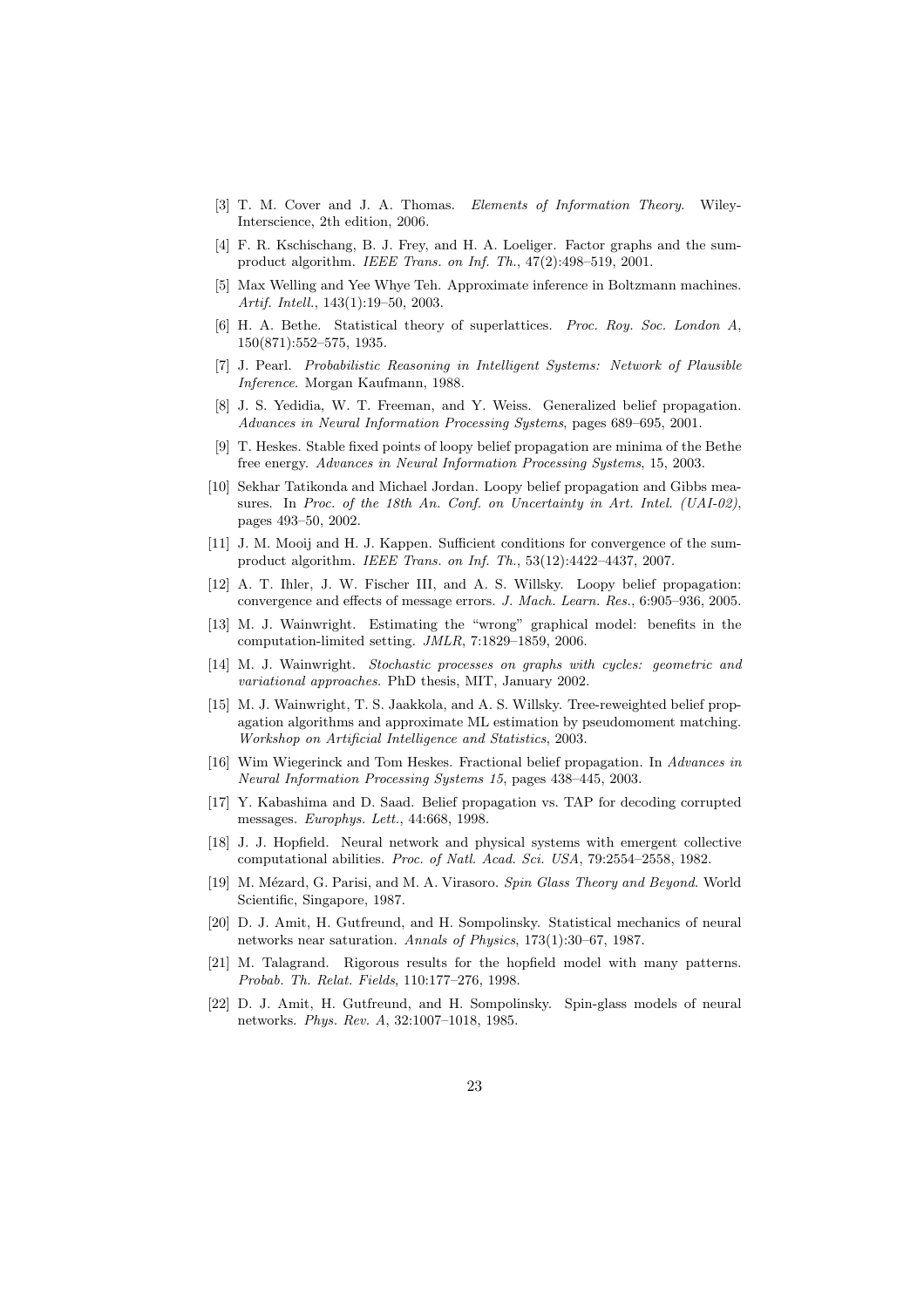- [23] Nikolaus Hansen and Andreas Ostermeier. Completely derandomized selfadaptation in evolution strategies. *Evolutionary Computation*, 9(2):159–195, 2001.
- [24] G. Grimmet. Discrete spatial and physical processes in probability, 2008. Lecture course at the IHP, Paris.
- [25] J. S. Yedidia, W. T. Freeman, and Y. Weiss. Constructing free-energy approximations and generalized belief propagation algorithms. *IEEE Trans. Inform. Theory.*, 51(7):2282–2312, 2005.
- [26] Y. Weiss, C. Yanover, and T. Meltzer. MAP estimation, linear programming and belief propagation with convex free energies. In *Proc. of the 23th An. Conf. on Uncertainty in Art. Intel. (UAI-07)*, 2007.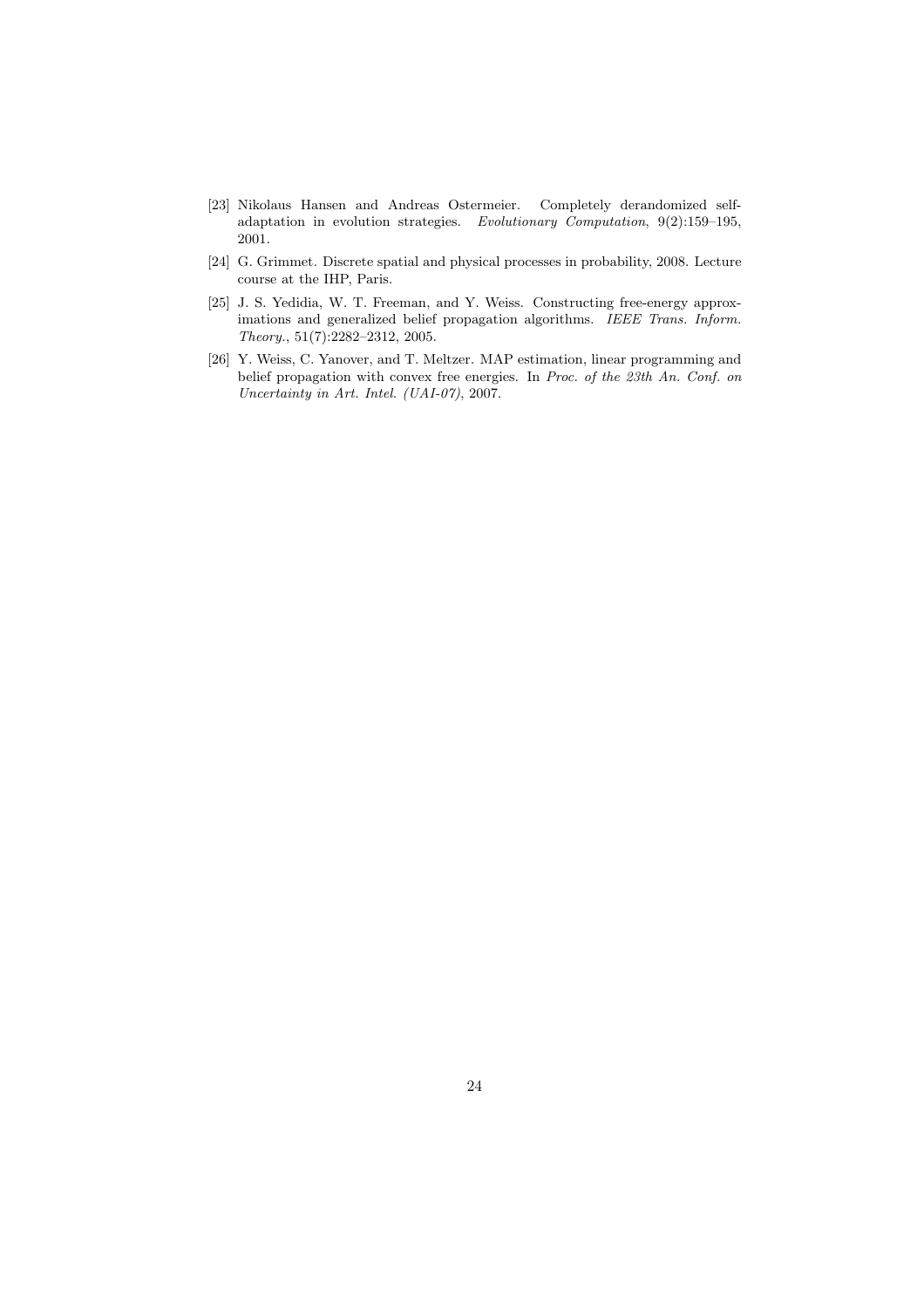## A Appendix: Generalizations to belief propagation algorithm

We adapt here the reasoning of [25] to the free energy of Section 6. The function that has to be studied to minimize the generalized Bethe free energy (27) reads

$$
\mathcal{F}_{\lambda\gamma}(b) = -\sum_{a,\mathbf{x}_a} b_a(\mathbf{x}_a) \log \frac{\psi_a(\mathbf{x}_a)^{e_a}}{b_a(\mathbf{x}_a)^{h_a}} - \sum_{i,x_i} b_i(x_i) \log \frac{\phi_i(x_i)^{e_i}}{b_i(x_i)^{h_i}} + \sum_{\substack{i,a \ni i \\ x_i}} \lambda_{ai}(x_i) (b_i(x_i) - \sum_{\mathbf{x}_a \setminus i} b_a(\mathbf{x}_a)) - \sum_i \gamma_i (\sum_{x_i} b_i(x_i) - 1), \tag{28}
$$

with  $\{\lambda_{ai}\}\$ a set of Lagrange multipliers attached to each link, to insure compatibility conditions between joint beliefs and single beliefs, and  $\{\gamma_i\}$  a set destined to enforce single beliefs normalization. The stationary points read

$$
\begin{cases} b_a(\mathbf{x}_a) = \psi_a(\mathbf{x}_a)^{e_a/h_a} \exp\left(\frac{1}{h_a} \sum_{i \in a} \lambda_{ai}(x_i) - 1\right), \\ b_i(x_i) = \phi_i(x_i)^{e_i/h_i} \exp\left(\frac{1}{h_i} \left(\gamma_i - \sum_{a \ni i} \lambda_{ai}(x_i)\right) - 1\right). \end{cases}
$$

At this stationary point, the generalized Bethe free energy reads

$$
\mathcal{F}(b) = -\sum_{a, \mathbf{x}_a} b_a(\mathbf{x}_a) \Big[ h_a - \sum_{i \in a} \lambda_{ai}(x_i) \Big] - \sum_{i, x_i} b_i(x_i) \Big[ h_i + \sum_{a \ni i} \lambda_{ai}(x_i) - \gamma_i \Big]
$$
  
=  $\sum_i \gamma_i - \sum_a h_a - \sum_i h_i.$ 

and one can write

$$
\prod_a \psi_a(\mathbf{x}_a)^{e_a} \prod_i \phi_i(x_i)^{e_i} = \prod_a b_a(\mathbf{x}_a)^{h_a} \prod_i b_i(x_i)^{h_i} e^{-\mathcal{F}(b)},
$$

The compatibility constraint between the single variable beliefs  $b_i$  and factor beliefs  $b_a$  yields for  $i \in a$ 

$$
\sum_{x_{a\backslash i}} \psi_a(\mathbf{x}_a)^{e_a/h_a} \prod_{j\in a} n_{j\to a}(x_j)^{1/h_a} \propto \frac{\phi_i(x_i)^{e_i/h_i}}{\prod_{a'\ni i} n_{i\to a'}(x_i)^{1/h_i}} \tag{29}
$$

with the usual definition, although slightly different from (4),

$$
n_{i \to a}(x_i) \stackrel{\text{def}}{=} \exp(\lambda_{ai}(x_i)). \tag{30}
$$

A simple way of getting a mapping suitable for an iterative algorithm is to isolate the term  $n_{i\rightarrow a}(x_i)$  to the left of the equation

$$
n_{i \to a}(x_i)^{-(1/h_a + 1/h_i)} \propto \sum_{x_{a\backslash i}} \left[ \psi_a(\mathbf{x}_a)^{e_a} \prod_{j \in a\backslash i} n_{j \to a}(x_j) \right]^{1/h_a}
$$

$$
\times \left[ \phi_i(x_i)^{-e_i} \prod_{\substack{a' \ni i \\ a' \neq a}} n_{i \to a'}(x_i) \right]^{1/h_i}.
$$